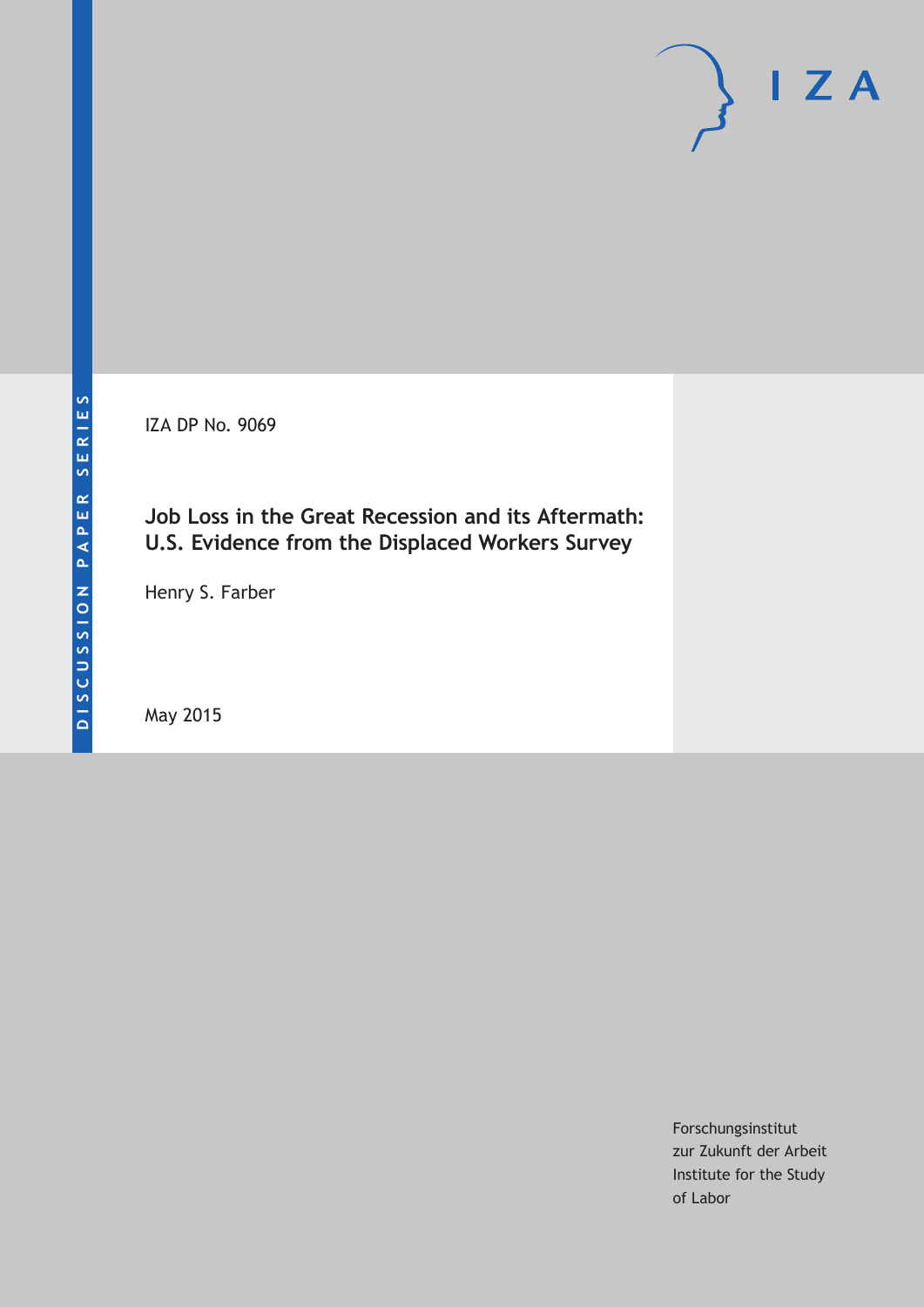# **Job Loss in the Great Recession and its Aftermath: U.S. Evidence from the Displaced Workers Survey**

**Henry S. Farber**

*Princeton University and IZA*

Discussion Paper No. 9069 May 2015

IZA

P.O. Box 7240 53072 Bonn Germany

Phone: +49-228-3894-0 Fax: +49-228-3894-180 E-mail: iza@iza.org

Any opinions expressed here are those of the author(s) and not those of IZA. Research published in this series may include views on policy, but the institute itself takes no institutional policy positions. The IZA research network is committed to the IZA Guiding Principles of Research Integrity.

The Institute for the Study of Labor (IZA) in Bonn is a local and virtual international research center and a place of communication between science, politics and business. IZA is an independent nonprofit organization supported by Deutsche Post Foundation. The center is associated with the University of Bonn and offers a stimulating research environment through its international network, workshops and conferences, data service, project support, research visits and doctoral program. IZA engages in (i) original and internationally competitive research in all fields of labor economics, (ii) development of policy concepts, and (iii) dissemination of research results and concepts to the interested public.

<span id="page-1-0"></span>IZA Discussion Papers often represent preliminary work and are circulated to encourage discussion. Citation of such a paper should account for its provisional character. A revised version may be available directly from the author.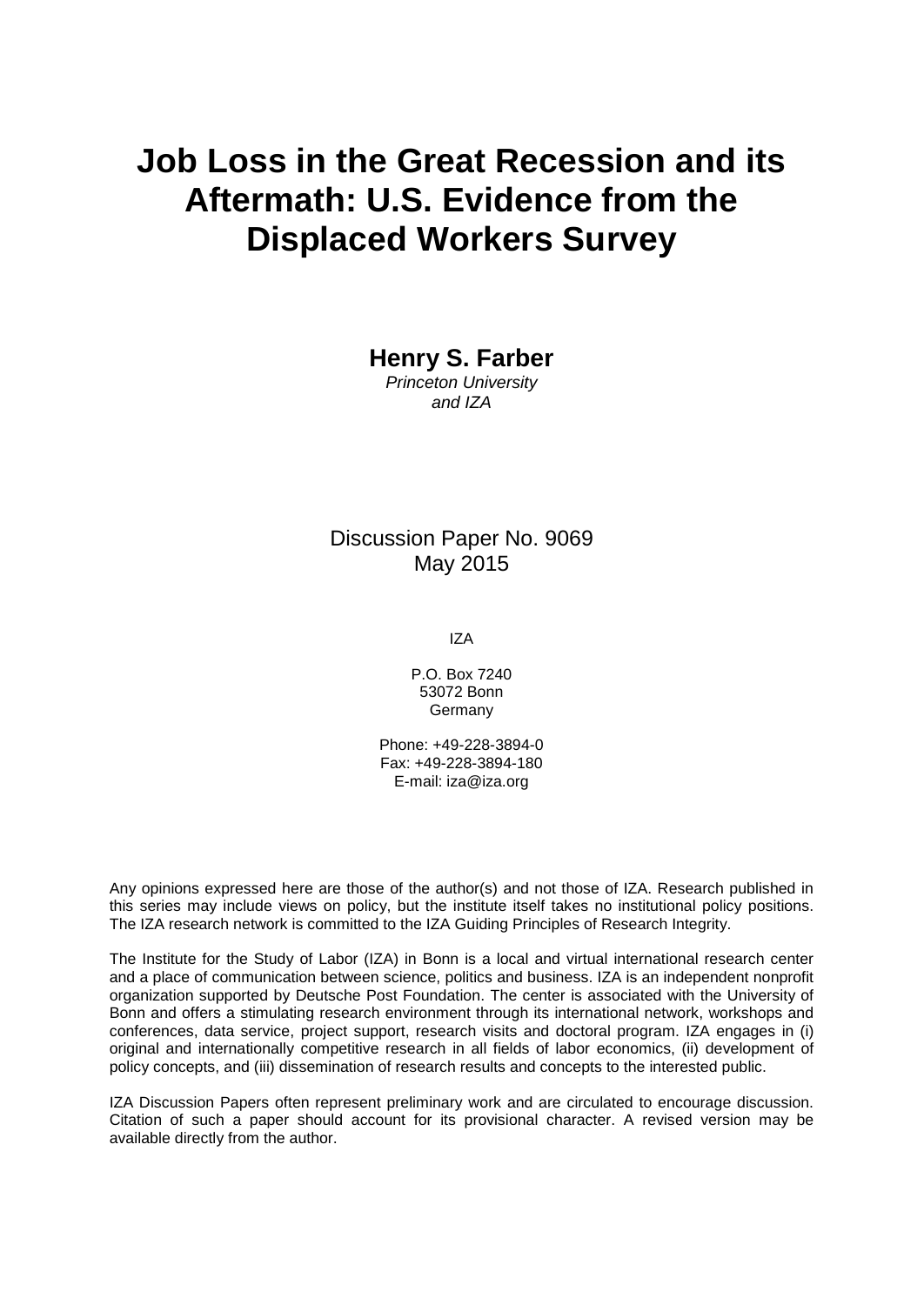IZA Discussion Paper No. 9069 May 2015

# **ABSTRACT**

# **Job Loss in the Great Recession and its Aftermath: U.S. Evidence from the Displaced Workers Survey[\\*](#page-1-0)**

The Great Recession from December 2007 to June 2009 is associated with a dramatic weakening of the labor market from which, by some measures, it has not completely recovered. I use data from the Displaced Workers Survey (DWS) from 1984-2014 to investigate the incidence and consequences of job loss from 1981-2013. In particular, the 2010, 2012, and 2014 DWSs provide a window through which to examine the experience of job losers in the Great Recession and its aftermath and to compare their experience to that of earlier job losers. These data show a record high rate of job loss in the Great Recession, with almost one in six workers reporting having lost a job in the 2007-2009 period, that has not yet returned to pre-recession levels. The employment consequences of job loss are also very serious during this period with very low rates of reemployment and difficulty finding full-time employment. The reduction in weekly earnings for those job losers during the 2007-2013 period who were able to find new employment are not unusually large by historical standards.

JEL Classification: J63

Keywords: job loss, unemployment, wage loss

Corresponding author:

Henry S. Farber Industrial Relations Section Firestone Library Princeton University Princeton, NJ 08544 USA E-mail: [farber@princeton.edu](mailto:farber@princeton.edu)

This paper was prepared for a conference, "Essays on the Economics of Education, Training, and Labor Markets: A Festschrift in Honor of Robert LaLonde," held at the Federal Reserve Bank of Chicago, April 17-18, 2015.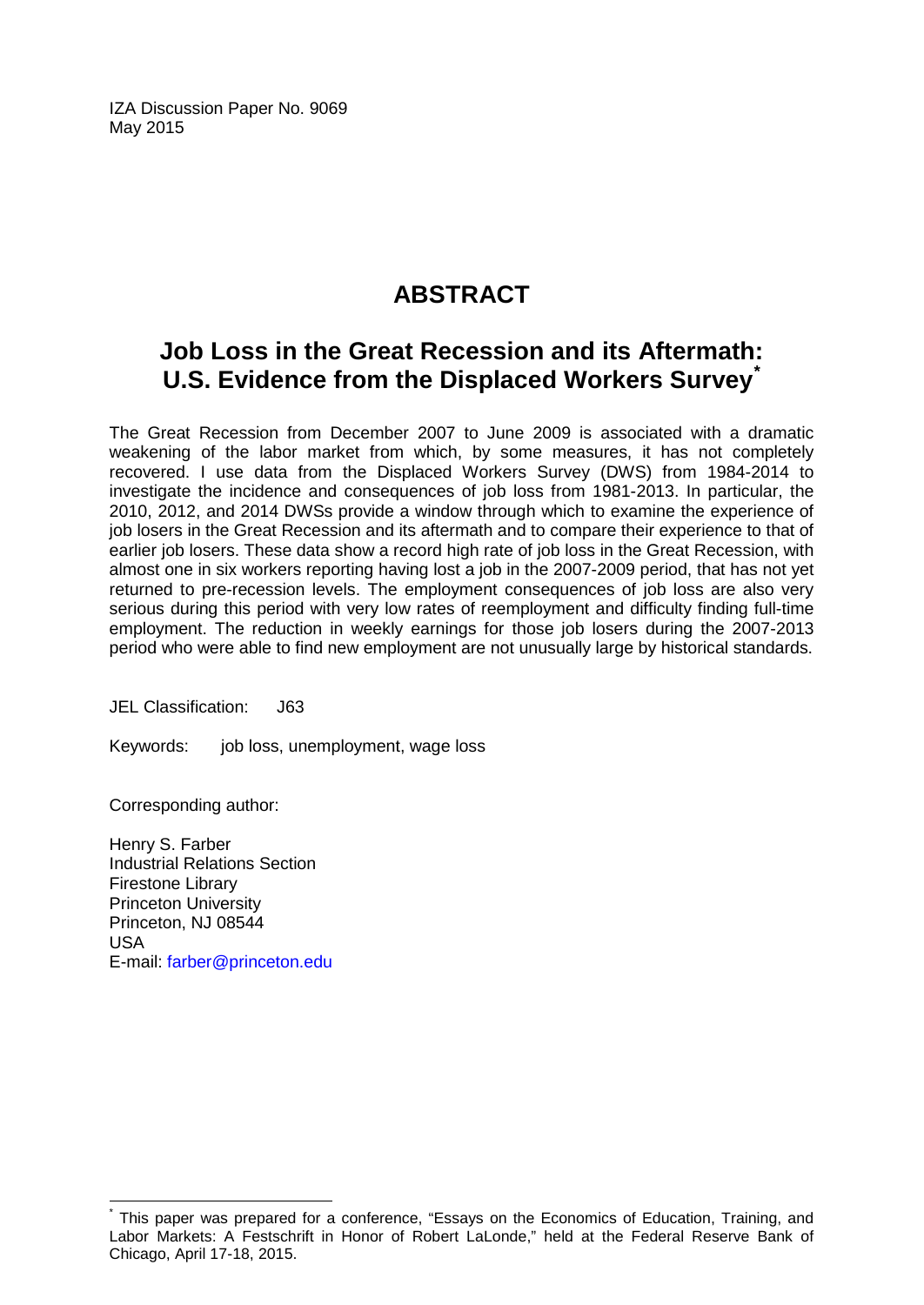### 1 Introduction

The Great Recession from December 2007 to June 2009 is associated with a dramatic weakening of the labor market from which it only recovered very slowly. Indeed, by some measures the recovery is not yet complete. The unemployment rate remained stubbornly high for several years, and durations of unemployment continue to be unprecedentedly long. The weakening of the labor market in the Great Recession was associated with tremendous job destruction and costly adjustment for those whose jobs were lost. In this study I use the Displaced Workers Surveys (DWS), administered every two years from 1984-2014 as a supplement to the Current Population Survey (CPS), to examine the experience of job losers during and after the Great Recession and to compare their experience to that of earlier job losers. The January 2010 DWS is of particular interest since it covers job loss during the period of the Great Recession (2007-2009), and the succeeding two DWSs (2012 and 2014) shed important light on the experience of post-recession job losers in a labor market that was still recovering from the Great Recession (2009-2013).<sup>1</sup>

The study of worker displacement, both through plant closings, large layoffs, and smaller events is an important focus of work in recent years. While much earlier work uses data from the DWS, a body of recent work builds on the seminal study of Jacobsen, LaLonde, and Sullivan (1993) and uses adminstrative data (e.g., Couch and Placzek, 2010; Davis and von Wachter, 2011); Song and Von Wachter, 2014). The work using the DWS and the work using administrative data are complementary in the sense that they address related but somewhat different dimensions of the cost of job loss. The DWS is well suited for the study of short run employment outcomes of job losers and declines in weekly earnings for reemployed job losers. The administrative data, usually quarterly data from state unemployment insurance records or Social Security Administration data, is well suited for studying earnings losses over longer periods of time and calculating the total dollar value of lost income.

I begin in the next section with a brief presentation of movements over time in key labor market indicators derived from the CPS. These include the unemployment rate, the average duration of unemployment spells, the employment-population ratio, and key monthly transition rates between labor force states (exit rates from employment and unemployment). These highlight the severity of the Great Recession and the slow recovery. In section 3 I

<sup>&</sup>lt;sup>1</sup> Examples of earlier work using the DWS includes Farber (1997, 2013), Podgursky and Swaim (1987), Kletzer (1989), Topel (1990), Gardner (1995), Neal (1995), Hipple (1999), and Schmeider and von Wachter (2010). See Fallick (1996) and Farber (2004) for reviews of the earlier literature.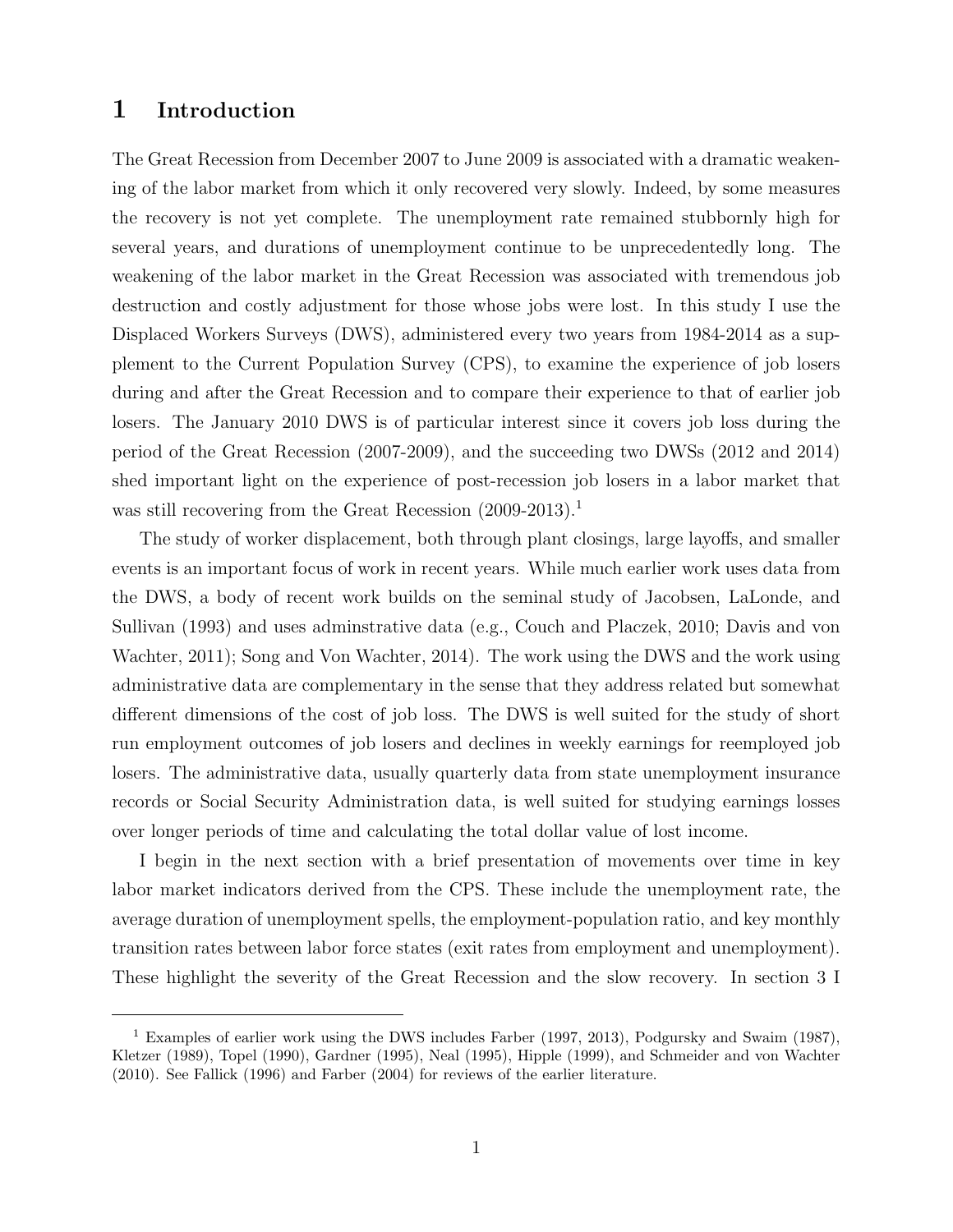

Figure 1: Civilian Unemployment Rate, by quarter, seasonally adjusted

describe the data I use from the DWS and discuss measurement and data issues relevant to the analysis of job loss. Section 4 contains my analysis of the incidence of job loss. Next, I analyze the consequences of job loss in several dimensions. I begin in section 5 with an investigation of post-displacement labor force status and employment probabilities. Next in section 6, I consider the quality of job-displacement jobs including the full-time/part-time status of reemployed job losers and the decline in weekly earnings due to displacement. Section 7 contains a discussion of the findings and concluding remarks.

# 2 Overview of Labor Market Conditions

The high unemployment rate experienced in the Great Recession has been very slow to return to pre-recession levels. The seasonally-adjusted unemployment rate peaked at 10.0 percent in the first quarter of 2010, was still at 9.5 percent in the fourth quarter of 2010, more than one full year after the "official" end of the recession in June 2009.<sup>2</sup>

Figure 1 contains a plot of the quarterly seasonally adjusted civilian unemployment rate

<sup>&</sup>lt;sup>2</sup> This is the NBER dating of the recession. See  $http://www.nber.org/cycles.html$  and NBER (2010) for more information of the NBER business cycle dating procedure. The labor market historically lags the NBER dates, which are based largely on GDP growth. For example, the NBER dated the end of the Great Recession in June 2009 while the unemployment rate reported by the U.S. Bureau of Labor Statistics peaked in October 2009.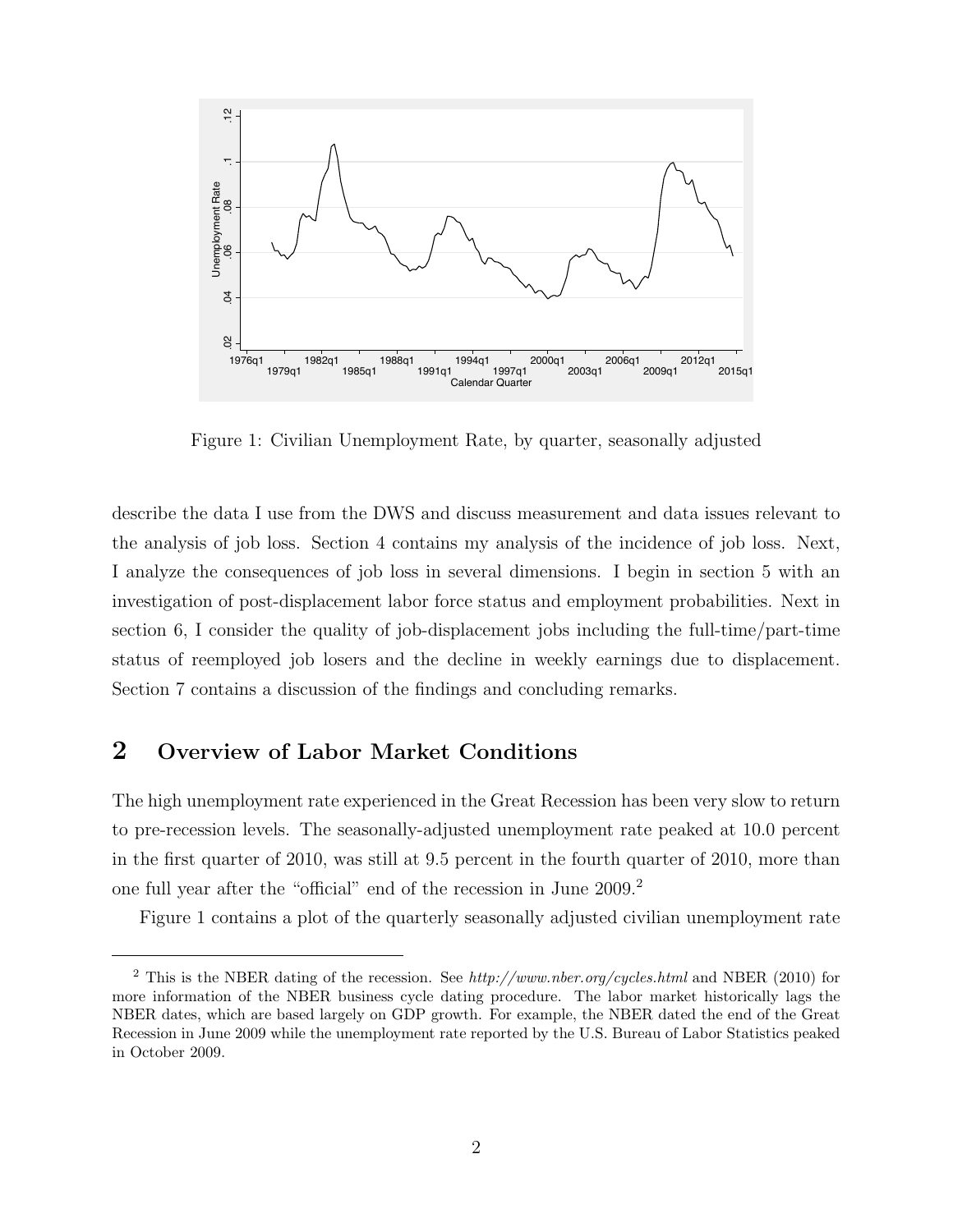

Figure 2: Duration of Unemployment Spells, by quarter, seasonally adjusted

from 1978 through 2014.<sup>3</sup> There has been substantial variation in labor market conditions over the period covered by the DWS (1981-2013). The early 1980s saw a sharp increase in the unemployment rate to more than 10 percent during the July 1981 - November 1982 recession. This increase was followed by a long decline in during the remainder of the 1980s. The unemployment rate then increased to almost 8 percent in 1992 before beginning a long decline to about 4 percent in 2000. After the comparatively mild recession in 2001, with a 6 percent unemployment rate, the unemployment rate again declined to about 4.5 percent in 2007 before increasing sharply to about 10 percent by early 2010. Since that time the unemployment rate has fallen slowly but steadily to about 6 percent in 2014q4. Note that more than 5 years after the end of the Great Recession, the unemployment rate remains above its level at the onset of the recession (unemployment rate of 5.8 percent in 2014q4 vs. 5.0 percent in 2007q4).

A related concern is the unprecedentedly long average duration of unemployment spells. This is illustrated in figure 2, which shows both the mean and median seasonally adjusted duration of unemployment for spells in progress, quarterly from 1978-2014. This figure clearly shows the counter-cyclical nature of unemployment duration. The mean unemployment rate reached about 20 weeks in the three earlier recessions show but rose to 37 weeks in the

<sup>3</sup> The unemployment rates that I refer to in the text and in the figures are based on my own calculations using the basic CPS public use files available for this period. I weight by the CPS final sampling weights. In order to seasonally adjust a series  $Y_t$  with overall mean  $\overline{Y}$ , I regress  $Y_t$  on a complete set of seasonal dummy variables and calculate the residuals,  $e_t$ . I then compute the seasonally adjusted series as  $Y_t^{sa} = \bar{Y} + e_t$ .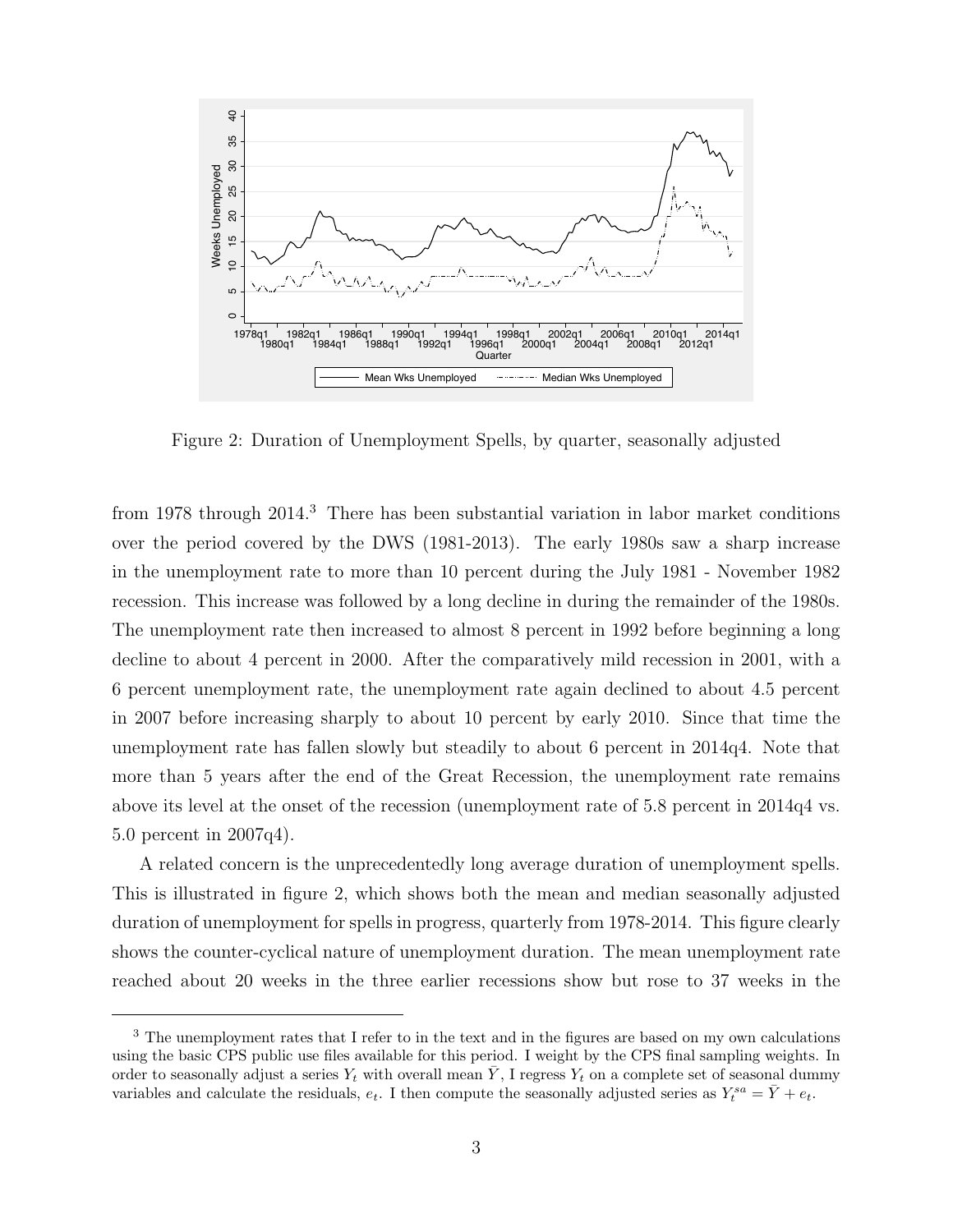

Figure 3: Monthly Flows from Employment, Matched CPS

Great Recession. The figure further indicates a continuing increase in mean unemployment duration into 2011 (mean duration 36.9 weeks in 2011Q4) before falls somewhat to just under 30 weeks in 2014q4. The median showed a similar pattern, reaching about 10 weeks in earlier recession but increasing to 25 weeks in the most recent recession. Again more than 5 years after end of the Great Recession, both mean and median duration of unemployment spells in progress remain above anything seen prior to the Great Recession.

These high unemployment rates reflect in large measure changes in flows between labor force states. Figure 3, uses month-to-month matched CPS data from 1994 onward to show flow rates from "employed" (E) to "employed" (E), unemployed" (U), and "not in the labor force" (NILF). The E-E flow (left scale), which represents the probability that an employed person remains employed, drops from 0.96 to 0.955 in 2008 and slowly recovers by late 2014. While this sounds small, consider the complement. The probability of leaving employment increased from 0.04 to 0.45, an increase of 12.5 percent. Virtually all of this was movement from employment to unemployment (rather than exit from the labor force). The E-U flow rate (right scale) increased from about .011 in late 2007 to .018 by early 2009 (an increase of 63 percent) and slowly decreased by late 2014.

Figure 4, shows flow rates from "unemployed" to each of the three labor force states. The U-E flow, which represents the probability that an unemployed person finds employment, dropped from 0.27 in late 2007 to about 0.16 to 0.17 in 2009 and 2010 (a drop of 37 percent)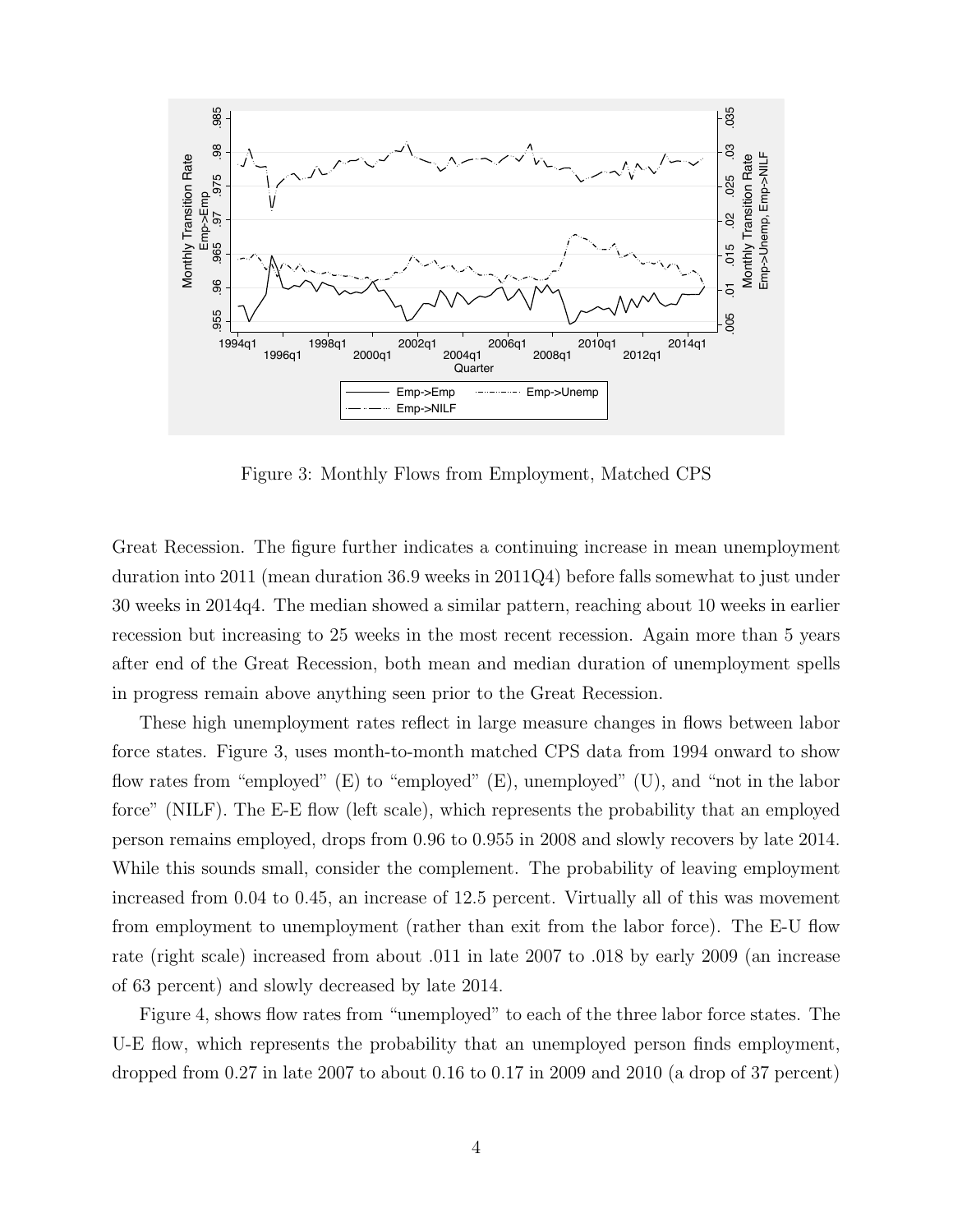

Figure 4: Monthly Flows from Unemployment, Matched CPS

before partially recovering to 0.23 in late 2014. The probability of remaining unemployed (U-U flow) increased from 0.5 in late 2007 to 0.65 in late 2009 (an increase of 30 percent) before recovering by late 2014.

The labor force flows shown in figures 3 and 4 are consistent with the sharp elevation and slow declines in the unemployment rate and unemployment durations shown in figures 1 and 2. The Great Recession was a period of serious disruption of employment relationships, and it is clear that unemployed workers had a difficult time finding new jobs. The dynamics of unemployment in the Great Recession and its aftermath were fundamentally different from unemployment dynamics in earlier recessions, where the changes in the unemployment rate, unemployment durations, and flows out of employment and unemployment were less pronounced and recovered to pre-recession levels relatively quickly.

I turn now to analyses of the experience of displaced workers in order to understand more about the incidence and consequences of job loss in the Great Recession and the slow recovery and how labor market outcomes for job losers differ from the experience in earlier time periods.

# 3 The Displaced Workers Survey

I analyze data on 1,203,109 individuals between the ages of twenty and sixty-four from the DWS conducted as part of the January or February CPS in even years from 1984 through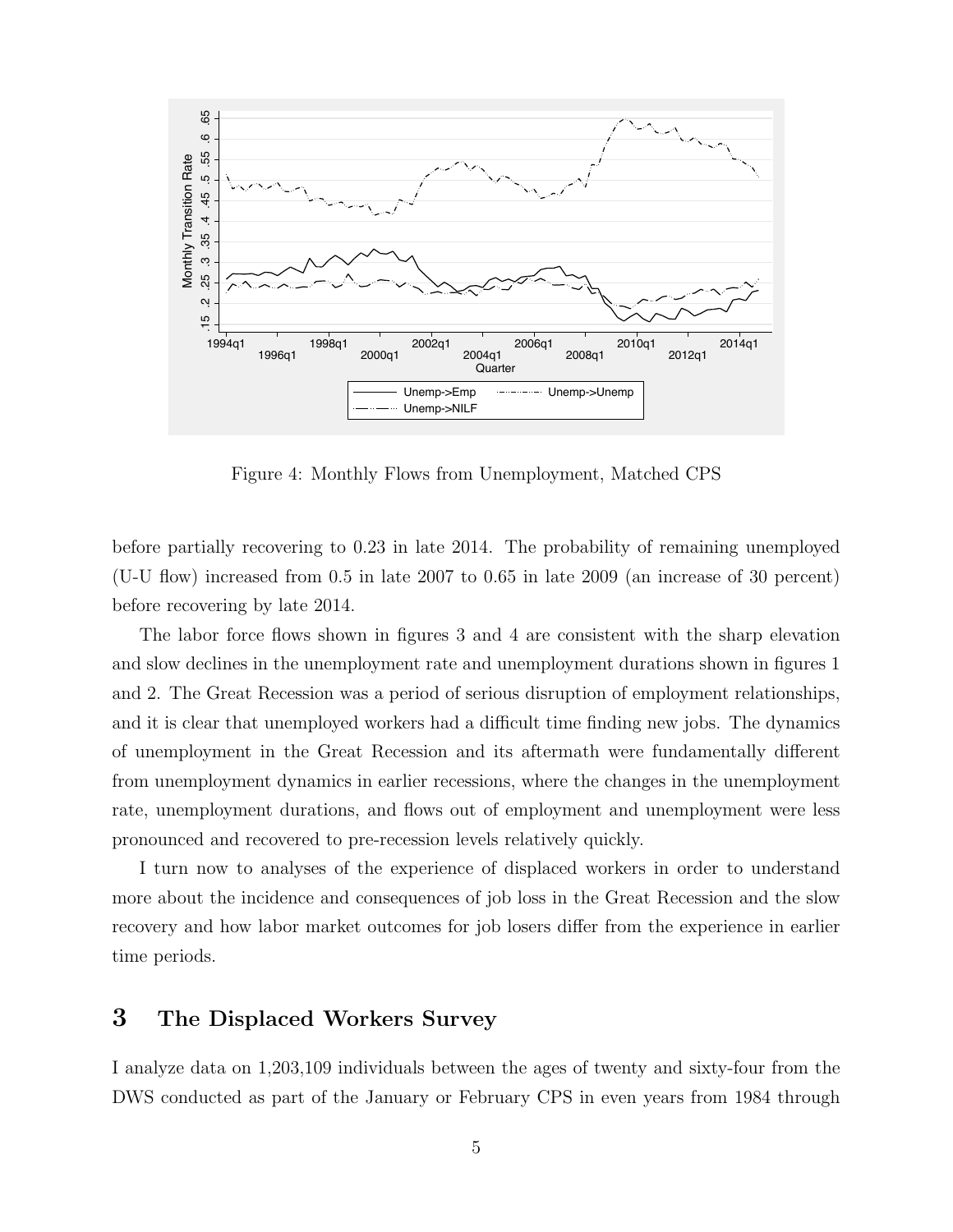2014. The survey is meant to capture worker terminations as the result of business decisions of the employer (e.g., a plant closing, a layoff, the abolition of a job) unrelated to the performance or choices of the particular employee. As such, it is not meant to capture voluntary job changes (quits) or termination "for cause." While the precise question asked varied somewhat over time, in January 2010 respondents were asked:

"During the last 3 calendar years, that is, January 2007 through December 2009, did (name/you) lose a job or leave one because: (your/his/her) plant or company closed or moved, (your/his/her) position or shift was abolished, insufficient work or another similar reason?"

The recall window was five years in the 1984-1992 DWS, and it changed to three years in 1994.<sup>4</sup>

In order to investigate the consequences of job loss, I use a set of followup questions in the DWS asked of workers who report having lost a job. Unfortunately, since 1994, the follow-up questions were asked only of job losers whose reported reason for the job loss was one of three reasons: slack work, plant closing, or position/shift abolished. I term these the "big three" reasons. Workers who lost jobs due to the ending of a temporary job, the ending of a selfemployment situation, or "other" reasons were not asked the follow-up questions. In order to maintain comparability across years my analysis of post-job-loss experience, regardless of year, uses only workers who lost jobs for one of the "big three" reasons. Additionally, in order to have a consistent sample over time, I do not use information on the post job-loss experience of job losers in the 1984-1992 DWS whose reported job loss was more than three years prior to the interview date.

There are some important issues of definition implicit in the design of this question that are not always recognized in analyses using the DWS. Job loss as measured in these data almost certainly does not represent all job loss about which we ought to be concerned. Specifically, the distinction between quits and layoffs is not always clear. Firms may wish to reduce employment without laying off workers, and they might accomplish this by reducing or failing to raise wages.<sup>5</sup> This can encourage workers (perhaps those having better alternatives)

<sup>4</sup> There are important issues of measurement and interpretation that arise when comparing job loss rates calculated using the DWS over time, including changes in wording of the key questions as well as the change in 1994 in the recall period from five years to three years. See Farber (1997) and Farber (2004) for detailed discussions of these issues and the procedures I use to reweight the data to yield adjusted job loss rates that are comparable over time.

<sup>5</sup> This is consistent with work by Jacobsen, LaLonde, and Sullivan (1993) who find that displaced workers suffer earnings declines even before they are displaced.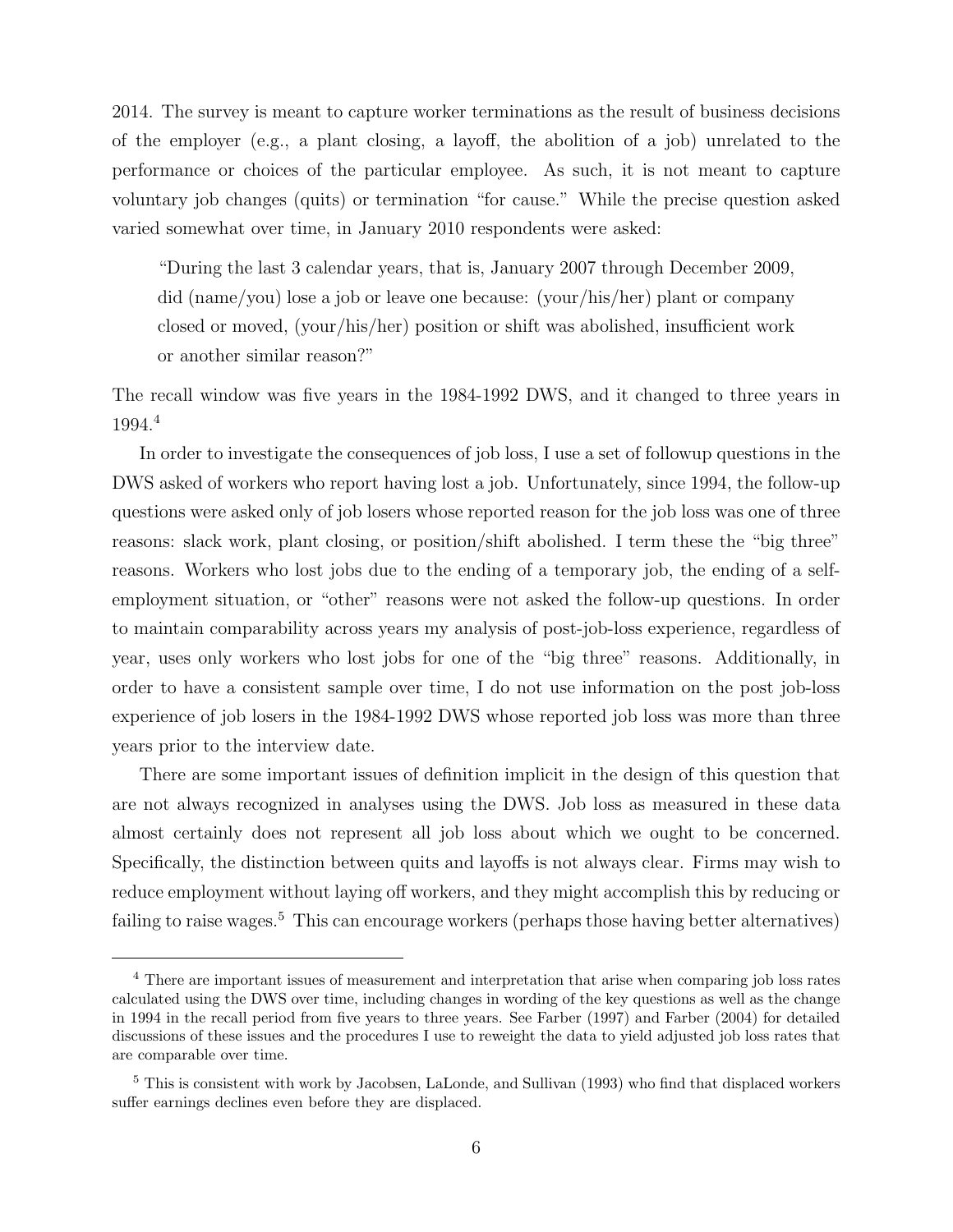

Figure 5: Unemployment and Job Loss Rates, by Survey Year

to quit. Other workers (perhaps those having worse alternatives) might be willing to continue to work at reduced wages. To the extent that these are important phenomena, the sample of individuals observed to be displaced by the definition used in the DWS is a potentially non-random sub-sample of "truly displaced" workers. The consequences of this are difficult to measure, but it is worth noting that the ability of employers to offer at least nominal wage decreases to their workers can be quite limited (Bewley, 1999), a factor that may be particularly important in the relatively low inflation environment of the last 20 years.

#### 4 The Rate of Job Loss

Figure 5 contains plots of adjusted three-year job loss rates computed from each of the 16 DWSs from 1984-2014 along with the civilian unemployment rate for the year preceding each survey.<sup>6</sup> The cyclical behavior of job loss is apparent, with job-loss rates clearly positively correlated with the unemployment rate ( $\rho = 0.79$ ).<sup>7</sup> Both unemployment and job-loss rates

<sup>6</sup> All counts in the figures I present are weighted using the CPS sampling weights.

<sup>7</sup> Another possibility would be to use the average unemployment rate for the three years preceding each survey. However, reported rates of job loss are always higher in the year immediately preceding the survey relative to the rates of job loss two and three years preceding the survey. This may be the result of recall bias noted by Topel (1990). Empirically, the correlation of the rate of job loss with the unemployment rate in the year preceding the survey ( $\rho = 0.79$ ) is much higher than the correlation of the rate of job loss with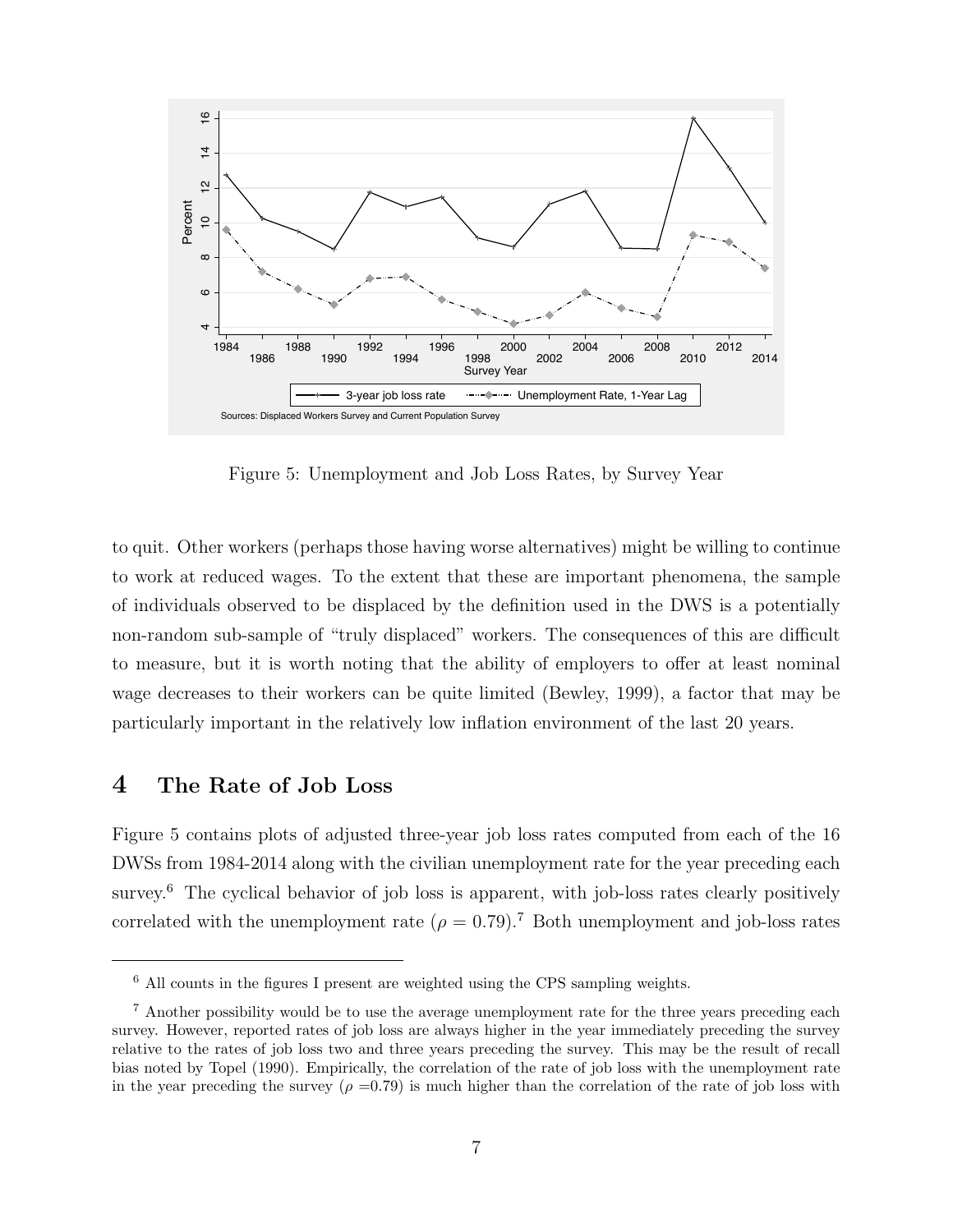

Figure 6: Three-Year Job Loss Rate by Education, 1981-2013.

were very high in the two most serious recessionary periods (1981-83 and 2007-09, the 1984 and 2010 survey years respectively). While the unemployment rates were comparable in 1983 and 2009 (9.6 percent vs. 9.3 percent), the job loss rate was much higher in the 2007-2009 period than in the 1981-83 period (16.0 percent vs. 12.8 percent). Additionally, the job loss rate fell much more sharply after the 2010 DWS than did the unemployment rate. These patterns suggest that the Great Recession was associated with a much higher job loss rate than the norm, which makes it of particular interest to study the consequences of job loss in the Great Recession and its aftermath.

#### 4.1 Education and Job Loss

Figure 6 contains three-year rates of job loss by year for each of four education categories. Not surprisingly, job loss rates are dramatically higher for less educated workers than for more educated workers. For example, the job loss rate for workers with twelve years of education was 9.4 percent in 1997-99 (the lowest in the sample period) compared with 14.3 percent in 1981-83 and 19.4 percent in 2007-09. In contrast, the job loss rate for workers with at least sixteen years of education was 5.4 percent in 1987-89 compared with 6.9 percent in 1981-83 and 11.0 percent in 2007-2009. In the aftermath of the Great Recession, the job

the average unemployment rate in the three years preceding the survey ( $\rho = 0.45$ ).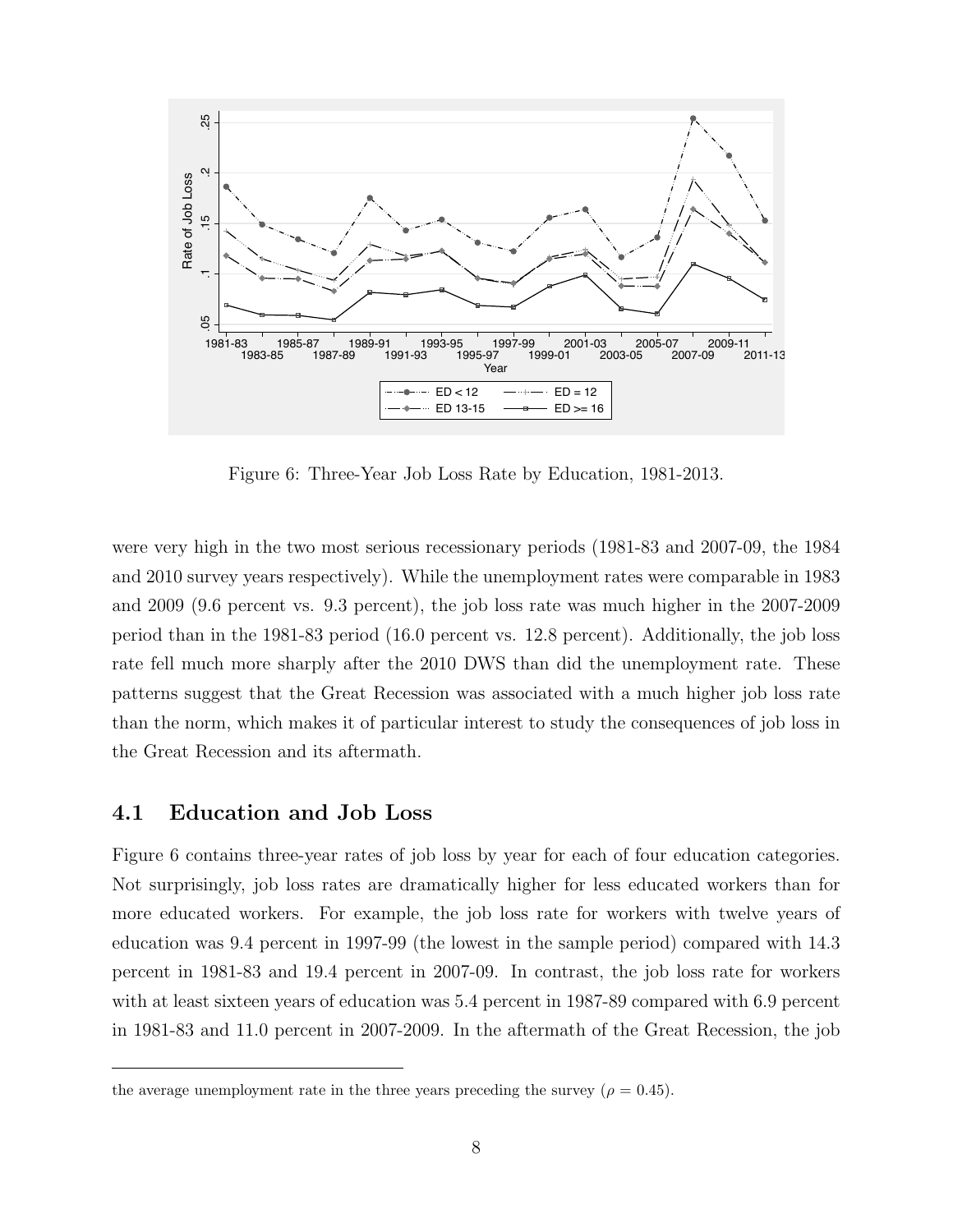loss rate fell for workers in all education groups and converged somewhat. Clearly, there is a cyclical pattern in job loss rates for all educational groups, but the cyclical fluctuations are much larger for less educated workers.

Cyclical fluctuations in job loss rates have grown over time for more educated workers. Early on, there was little cyclical movement of job loss rates for workers with at least 16 years of education. Job loss rates for these workers fell only slightly in the recovery from the early 1980s recession. However, the rate of job loss increased substantially in the 1989-91 period, did not fall much during the subsequent recovery, increased again from 1997-2003, before falling through 2007. In the 2007-09 period, the job loss rate of college graduates increased sharply (from 6 percent in 2005-07 to 11 percent in 2007-09) before declining. While the 2007-09 rate of job loss for college graduates was substantially below the rate for workers with less education, it was at a historically high level. One conclusion is that more educated workers are less vulnerable to job loss, but even their vulnerability has increased over time. A final point is that job loss rates have declined since 2009 for workers in all educational groups. However, they remain above rates of job loss for educationally comparable workers in the pre-recession period. For example, the rate of job loss for college educated workers was 7.4 percent in 2011-13 versus 6.0 percent in 2005-07.

#### 4.2 Age and Job Loss

Figure 7 contains three-year job loss rates by year for four age groups covering the range from 20-64. Job loss rates are highest for the youngest workers (20-29) and generally show the standard cyclical pattern. The job loss rates of the oldest two groups, ages 40-49 and 50-64, are very similar. There has been some convergence over time in rates of job loss by age, with the rates for older workers increasing relative to those for younger workers. As expected, the job loss rates for each age group spiked sharply in the Great Recession period and declined sharply in the aftermath but remain above the levels of the pre-recession period. For example, the rate of job loss workers aged 30-39 was 10.1 percent in 2011-13 versus 8.2 percent in 2005-07.

#### 4.3 Tenure and Job Loss

Job tenure is an important job characteristic that is related to job security and job quality (e.g., earnings). Abraham and Medoff (1984) documented that many employers (even nonunion) have policies that take tenure into account when selecting workers for layoff. Given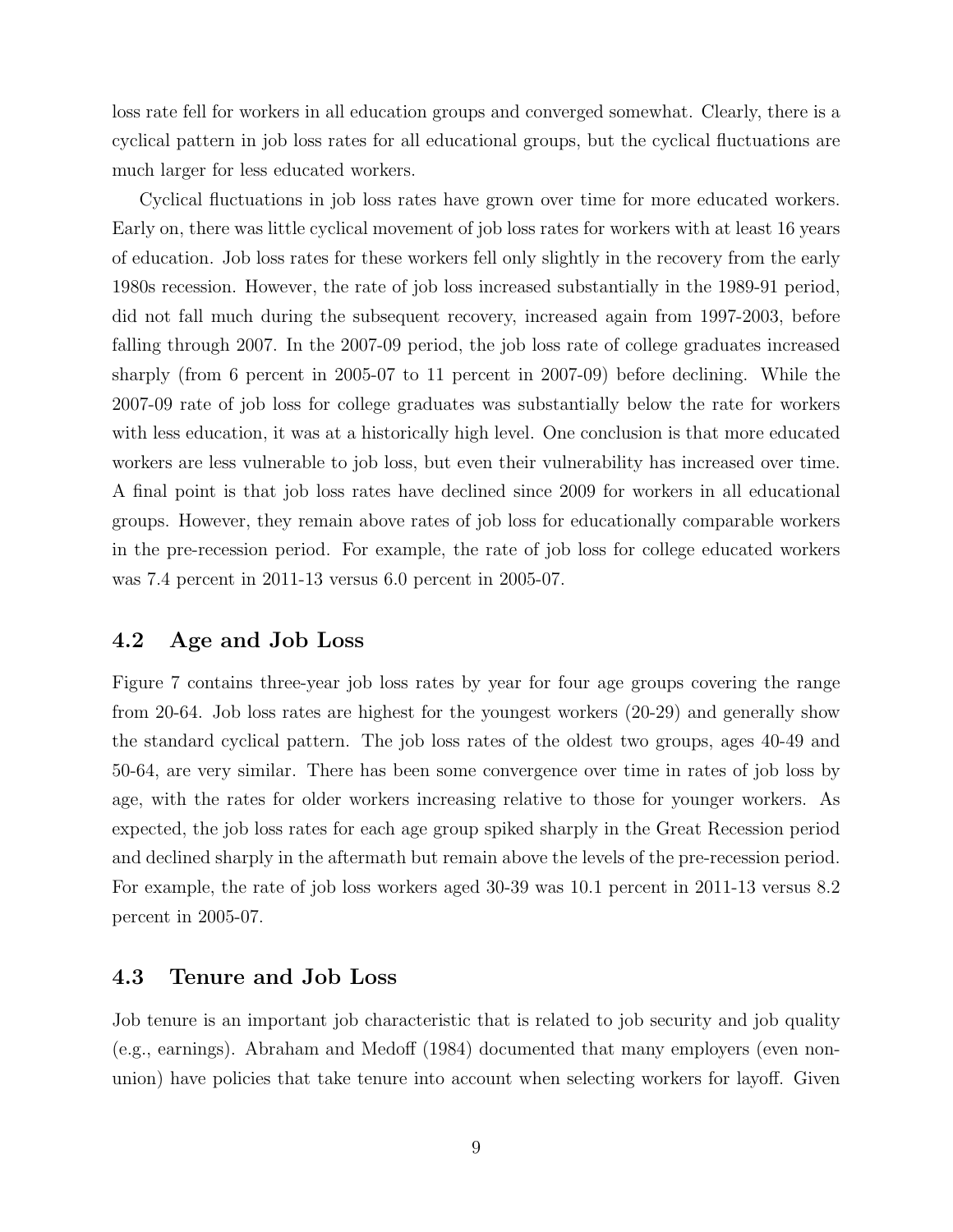

Figure 7: Three-Year Job Loss Rate by Age, 1981-2013.

the well-documented decline in long-term employment in the United States (e.g., Farber (2007)) it is worth investigating the relationship between tenure and job loss. This analysis is facilitated by the fact that, since 1996, the Current Population Surveys that contain a Displaced Workers Survey also contain a mobility supplement with information on how long an individual has worked for his current employer. I assign tenure for the job losers from their response on the DWS to question asking how long they had worked for the employer on the lost job. I assign tenure for those workers who did not lose a job based on their response to a question in the mobility supplement asking how long they had worked for their current employer.

This combined measure is not perfect. The timing is not quite right. Respondents to the DWS and mobility supplements were at risk to lose a job during a three-year window preceding the date of the survey, and a job loser's tenure referred to some time in that three-year window. The tenure for those who did not lose jobs is measured as of the date of the DWS/mobility survey (January or February of the survey year). Some of these workers (those with low tenure) would likely have been on different jobs during the earlier three-year window. And some of those who did not lose jobs but are not employed at the survey date will not be included in the analysis. Still, as long as the tenure distribution is changing slowly, the survey-date distribution of tenure for those employed who did not report a job loss is likely a good approximation to the tenure distribution among those employed during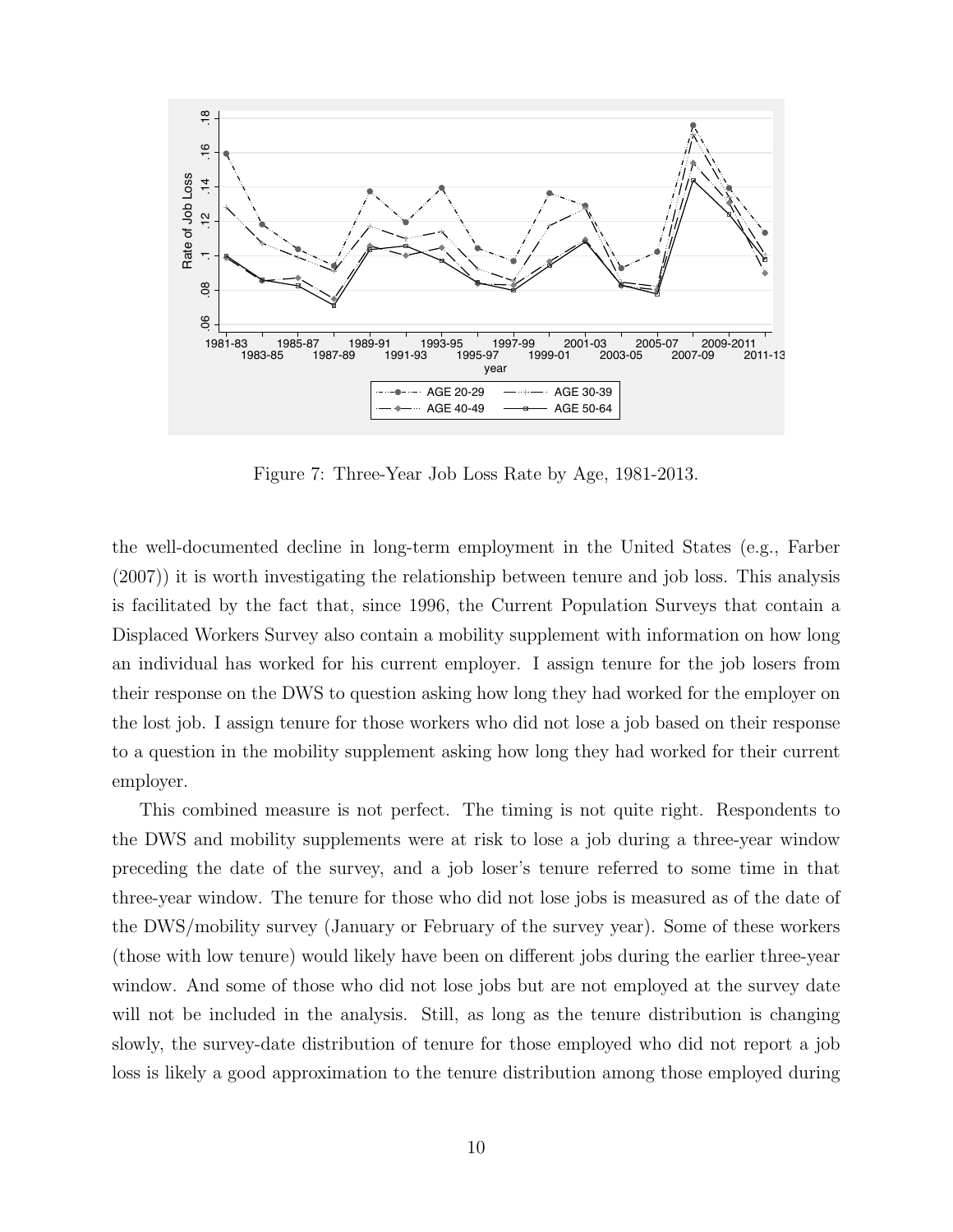

Figure 8: Three-Year Job Loss Rate by Tenure, 1993-2013

the three-year window for job loss. I proceed using this mixed measure.

Figure 8 contains a plot of the job loss rate over the 20-year period from 1993-2013 broken down by tenure category. In every year, the job loss rate is monotonically decreasing with tenure. This is not a surprise. The job loss rate is far higher for workers on the first year of their job than for workers in any other tenure category. This is due to at least three factors. First, these are the workers most vulnerable to layoff in a demand downturn. Second, the first year of the job is a period of learning about match quality, and low quality matches are likely to end early (Jovanovic, 1979). Third, there is surely heterogeneity across workers in their underlying turnover rates resulting is very high turnover rates early in jobs among high mobility workers (Farber, 1999). And some of this will come in the form of job loss rather than quits.

Workers with 1-3 years of tenure have somewhat lower job loss rates, but still high compared with workers with more than 3 years of tenure. Workers in the two lowest tenure categories (less than 1 year and 1-3 years) have seen substantial cyclical variation in their job loss rates, with the increase in the Great Recession being particularly sharp. Workers in the highest two tenure categories  $(3-10 \text{ years})$  and more than 10 years) had relatively low rates of job loss that, until the great recession, did not vary very much with the cycle. However, in the Great Recession, even these workers saw a sharp increase (relative to their low base rate) in their job loss rate. For example, workers with more than 10 years tenure had a job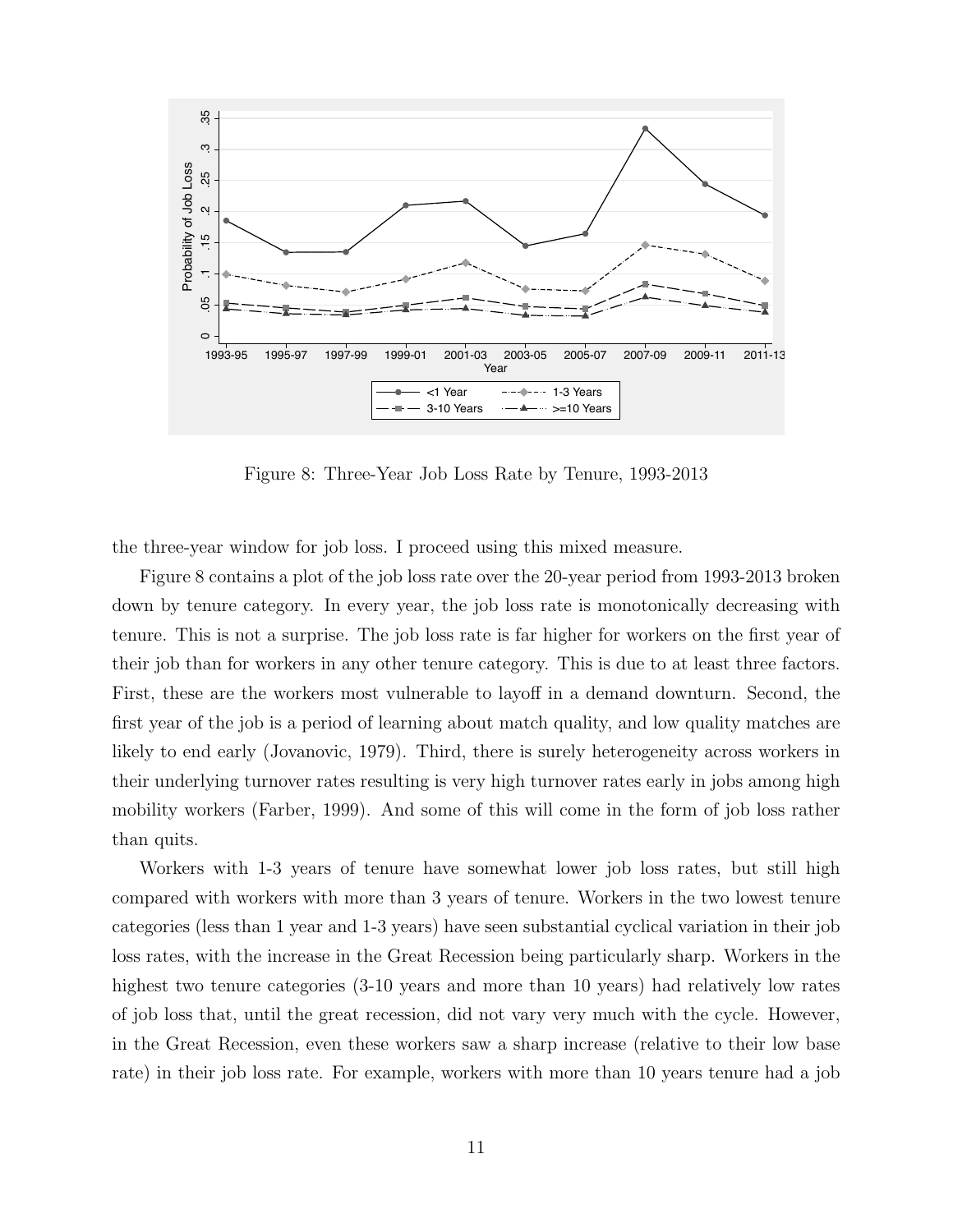

Figure 9: Survey Date Labor Force Status of Job Losers

loss rate of about 3.2 percent in 2005-07 that almost doubled to about 6.3 percent.

### 5 Consequences of Job Loss: Employment and Unemployment

I start with an examination of how the distribution o f survey-date labor force status of job losers has varied over time. Figure 9 contains plots of the fraction employed, unemployed, and not in the labor force at the DWS survey dates for job losers in each of the DWSs. It is clear from this figure that the post-displacement employment rate is pro-cyclical, with relatively low employment rates in surveys covering the slack labor markets 1984, 1992, 2002, and 2010. The most striking feature of this plot is that the post-displacement employment rate is substantially lower, at less than 50 percent, in the 2010 survey (covering job loss in the 2007-2009 period of the Great Recession) than in any earlier period. And, while the post-displacement employment rate of job losers increased in the 2012 and 2014 surveys (covering the 2009-2013 periods), the employment rate remains lower than in any earlier period, including those with very strong labor markets.

Not surprisingly, the fraction of job losers who report being unemployed at the surveydate moves counter-cyclically, with peak unemployment shares at the 1984, 1992, 2002, and 2010 survey dates.<sup>8</sup> The most striking feature of the unemployment plot is that the post-

<sup>8</sup> Note that the fraction of job losers who report being unemployed is not the unemployment rate of job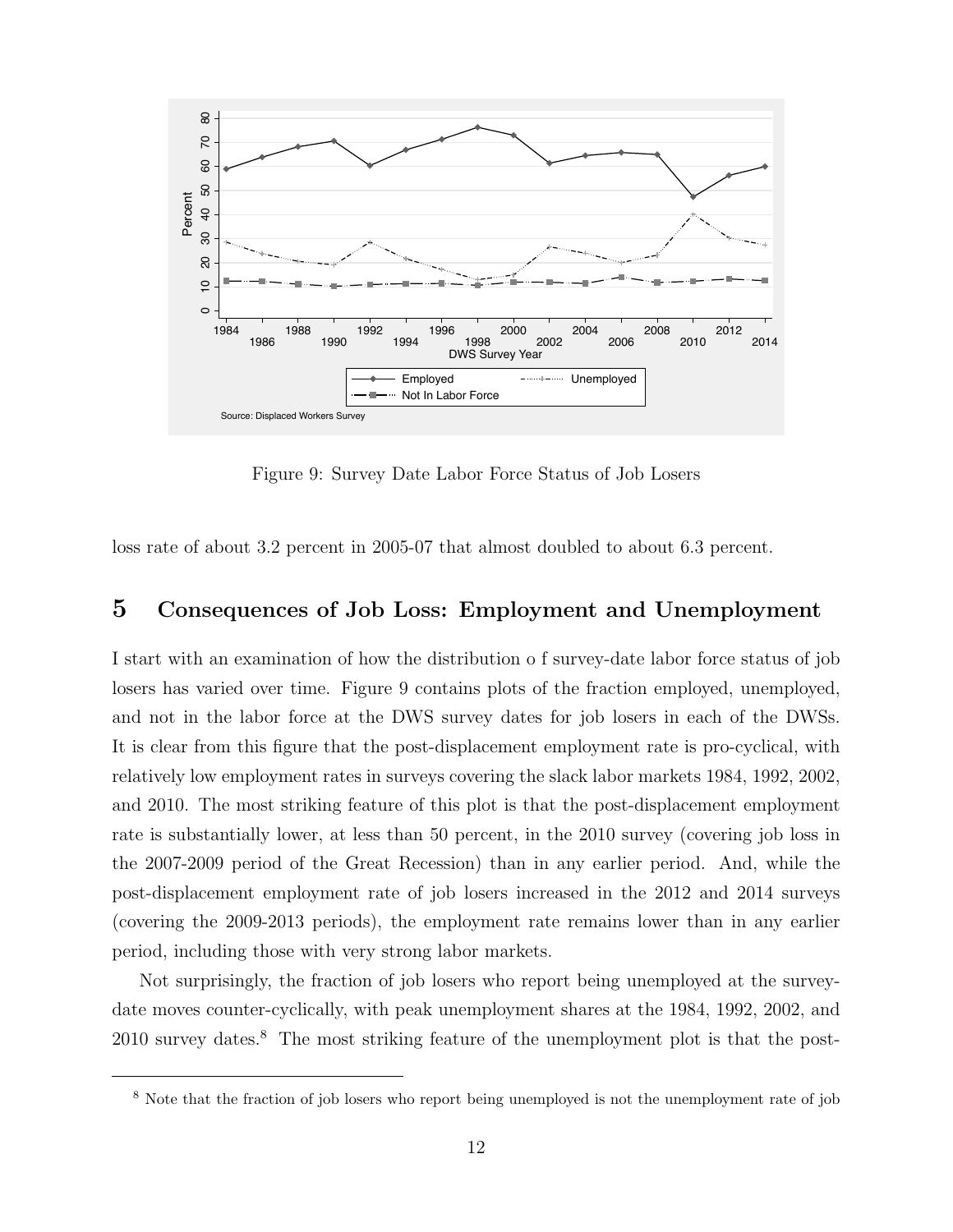

Figure 10: Fraction of Job Losers Employed at Survey Date, by Year

displacement unemployment share is substantially higher, about 40 percent, in the 2010 survey than in any earlier period. And, while the post-displacement unemployment share of job losers decreased in the 2012 and 2014 surveys (covering the 2009-2013 periods), the unemployment share remains high by historical standards.

The survey-date fraction of job losers not in the labor force is remarkably constant across all years, at about 10 percent. There is no evidence that job losers are disproportionately discouraged in recessions, including the most recent recession, leading to withdrawal from the labor force.

There are important differences in post-displacement labor force status across workers with different demographic characteristics, and changes in these characteristics could account for some of the time series patterns shown in figure 9. In order to address this I estimate a linear probability model of the post-job-loss employment status that accounts for differences in sex, race, age (5 categories), education (4 categories), tenure on the lost job (5 categories), the number of years between the job loss and the survey date (3 categories), and survey year (16 categories).

Figure 10 contains plots of the raw and regression-adjusted fraction employed at the DWS

losers. The fraction of job losers who report being unemployed uses as a base the number of job losers while the unemployment rate of job losers is uses as a base the number of job losers in the labor force (employed plus unemployed).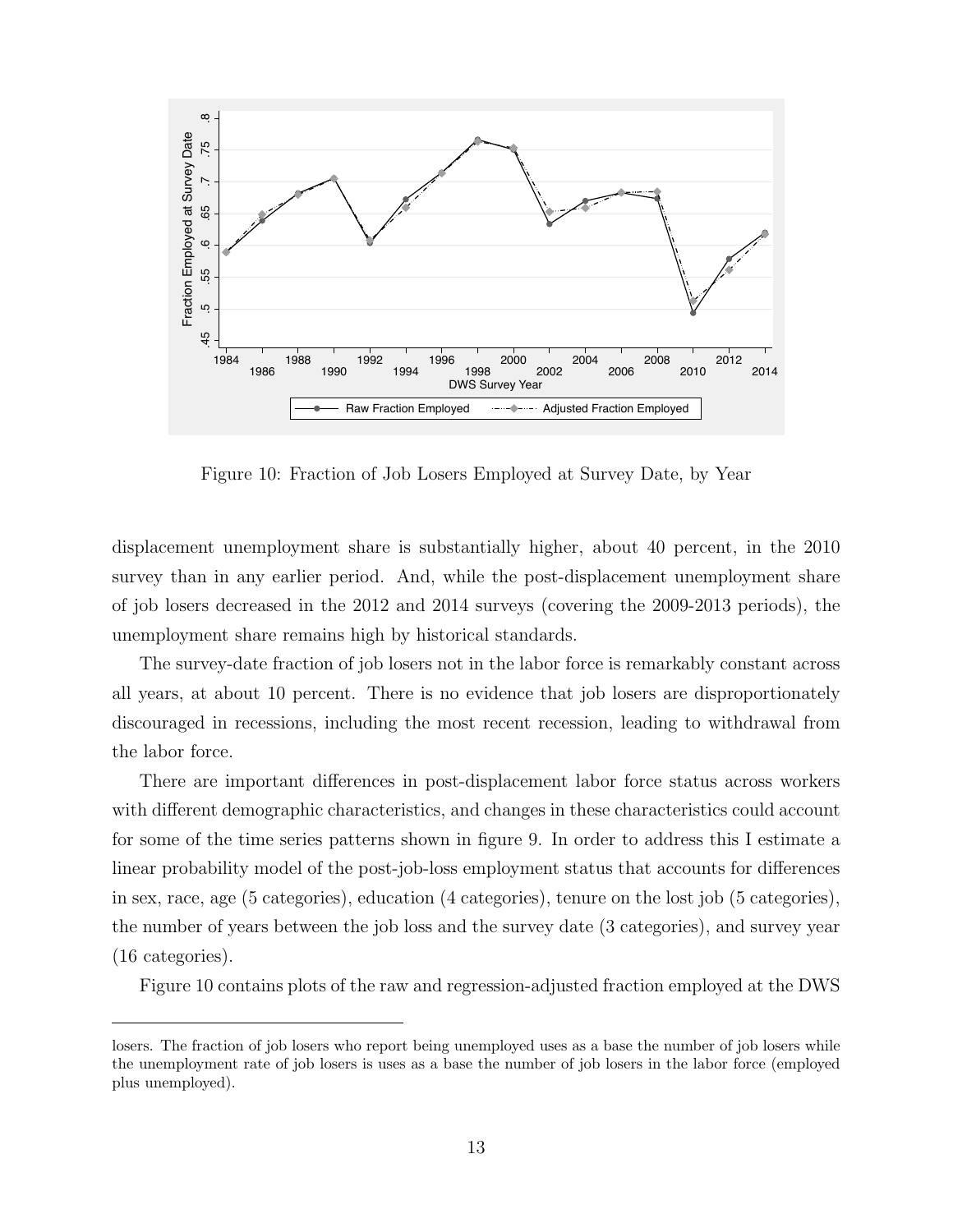survey date for job losers in each of the DWSs. The raw fractions are simple tabulations of the data (identical to the appropriate series in figure 9) while the adjusted fractions are derived from the linear probability model of survey-date employment status I described.<sup>9</sup> The key result is that the raw and adjusted probabilities are almost identical throughout  $(\text{simple correlation} = 0.989)$ , which implies that any changes in the characteristics of job losers over time are unrelated to the time-series movements in post-displacement employment probabilities.

The linear probability model shows substantial differences in post-displacement employment probabilities for workers of different characteristics, and I examine these directly. The first column of table 1 contains estimates of the linear probability model of post-job-loss employment at the DWS survey date that underlie the adjusted estimates of the year effects in figure 10. These estimates show that more educated workers are substantially more likely to be employed subsequent to job loss, with a college - high school gap in the employment probability of 12.5 percentage points. Older workers are less likely to be employed, with workers aged 55-64 about 16 percentage points less likely than workers aged 35-44 to be employed. Females are about 6 percentage points less likely than men to be employed, while nonwhites are about 10 percentage points less likely than whites to be employed. Workers who lost jobs with 1-20 years tenure are 3 to 4 percentage points more likely than workers who lost short-term (less than one year) job to be employed, while workers who lost jobs with more than 20 years tenure are about 8 percentage points less likely than workers who lost jobs with 1-20 years tenure to be employed. Finally, elapsed time since job loss has an important effect on the likelihood of employment at the survey date. Workers who lost jobs more than one year prior to the DWS survey date are about 20 percentage points more likely to be employed then are workers who lost a job in the year immediately prior to the survey date.

While the plot of the fraction not in the labor force (NILF) at the DWS survey date subsequent to a job loss does not show much movement over time, I calculated adjusted post-job-loss NILF rates using the same specification (controlling for education, age, sex, race, tenure on the lost job, and years since job loss) underlying figure 10 for post-job-loss employment rates. A plot of the adjusted and unadjusted post-job-loss NILF fractions are presented in figure 11. I have expanded the vertical scale to provide more definition, and

<sup>&</sup>lt;sup>9</sup> The actual numbers presented for the adjusted probabilities are the coefficients on the survey year dummy variables in the linear probability model plus the measured average employment probability for the omitted survey year (1984).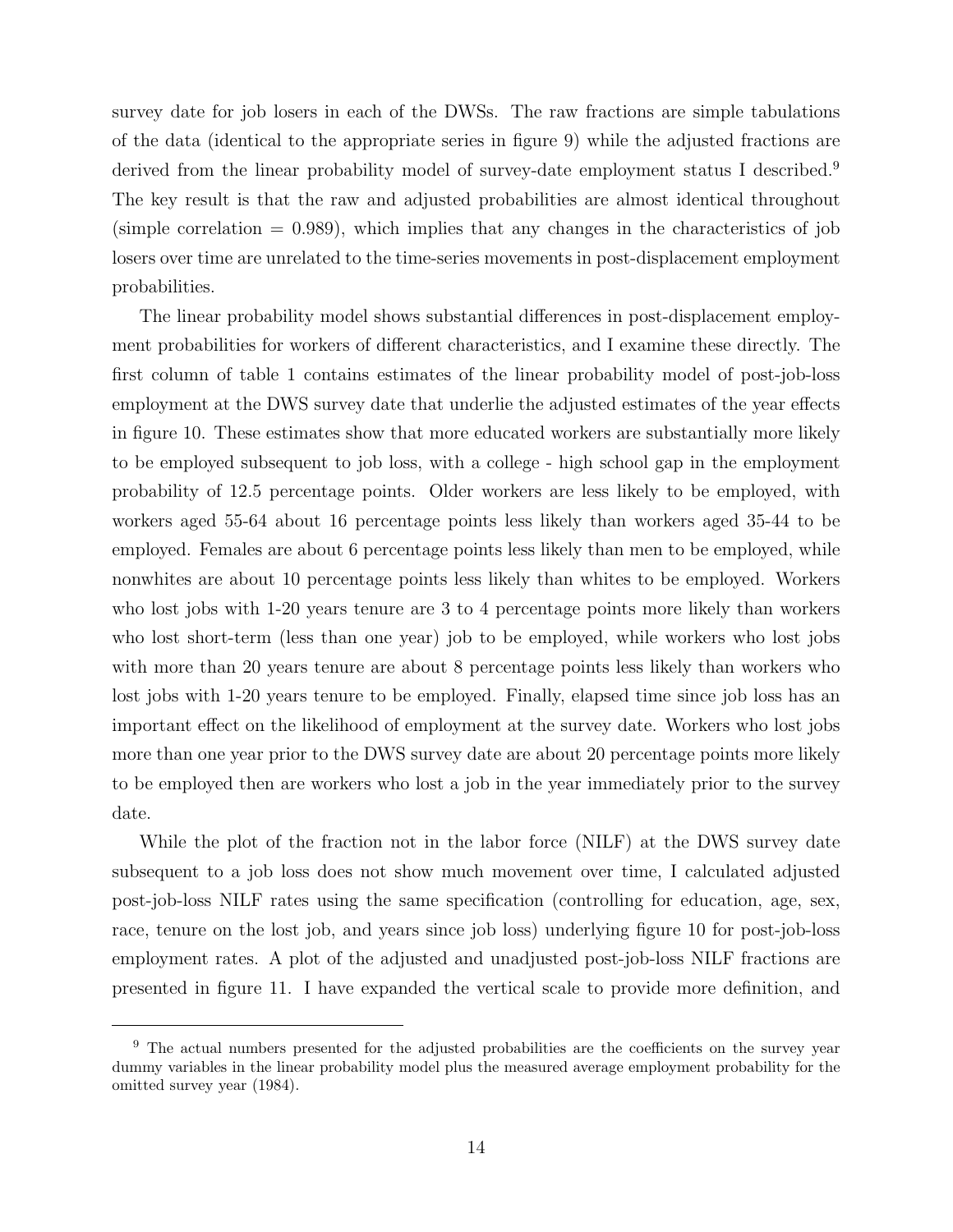|                  | (1)       | (2)         | (3)       | (4)        | (5)        | (6)       |
|------------------|-----------|-------------|-----------|------------|------------|-----------|
| Variable         | Employed  | <b>NILF</b> | Employed  | Weeks to   | Part-Time  | Part-Time |
|                  | At Survey | At Survey   | Ever      | Find Job   | All Losers | FT Losers |
| Constant         | 0.4829    | 0.0892      | 0.6524    | 5.5591     | 0.1806     | 0.1881    |
|                  | (0.0097)  | (0.0066)    | (0.0095)  | (0.4763)   | (0.0105)   | (0.0108)  |
| ED<12            | $-0.0951$ | 0.0382      | $-0.0709$ | 0.3381     | 0.0325     | 0.0370    |
|                  | (0.0069)  | (0.0049)    | (0.0069)  | (0.3789)   | (0.0076)   | (0.0077)  |
| ED 13-15         | 0.0551    | $-0.0087$   | 0.0458    | $-0.5488$  | 0.0031     | 0.0014    |
|                  | (0.0051)  | (0.0036)    | (0.0049)  | (0.2553)   | (0.0051)   | (0.0051)  |
| $ED \geq 16$     | 0.1252    | $-0.0448$   | 0.0977    | $-0.6694$  | $-0.0336$  | $-0.0266$ |
|                  | (0.0054)  | (0.0036)    | (0.0052)  | (0.2784)   | (0.0051)   | (0.0051)  |
| Age $25-34$      | 0.0139    | $-0.0175$   | $-0.0111$ | $0.7085\,$ | $-0.0518$  | $-0.0521$ |
|                  | (0.0072)  | (0.0049)    | (0.0069)  | (0.3205)   | (0.0079)   | (0.0084)  |
| Age 35-44        | $-0.0014$ | $-0.0224$   | $-0.0285$ | 1.9127     | $-0.0576$  | $-0.0636$ |
|                  | (0.0075)  | (0.0051)    | (0.0071)  | (0.3445)   | (0.0082)   | (0.0086)  |
| Age 45-54        | $-0.0332$ | $-0.0125$   | $-0.0580$ | 3.1313     | $-0.0500$  | $-0.0557$ |
|                  | (0.0080)  | (0.0056)    | (0.0076)  | (0.3800)   | (0.0087)   | (0.0091)  |
| Age 55-64        | $-0.1612$ | 0.1033      | $-0.1730$ | 4.1555     | 0.0203     | 0.0113    |
|                  | (0.0093)  | (0.0071)    | (0.0091)  | (0.4878)   | (0.0105)   | (0.0110)  |
| Female           | $-0.0595$ | 0.0975      | $-0.0493$ | 1.4866     | 0.1061     | 0.0987    |
|                  | (0.0041)  | (0.0030)    | (0.0040)  | (0.2149)   | (0.0044)   | (0.0044)  |
| Nonwhite         | $-0.1062$ | 0.0148      | $-0.0938$ | 1.8781     | $-0.0032$  | 0.0008    |
|                  | (0.0059)  | (0.0041)    | (0.0059)  | (0.3323)   | (0.0063)   | (0.0063)  |
| Tenure 1-3       | 0.0314    | $-0.0133$   | 0.0198    | 0.5842     | $-0.0185$  | $-0.0262$ |
|                  | (0.0050)  | (0.0034)    | (0.0048)  | (0.2384)   | (0.0051)   | (0.0052)  |
| Tenure 3-10      | 0.0393    | $-0.0199$   | 0.0183    | 1.9181     | $-0.0266$  | $-0.0322$ |
|                  | (0.0060)  | (0.0041)    | (0.0058)  | (0.3166)   | (0.0059)   | (0.0059)  |
| Tenure 11-20     | 0.0270    | $-0.0031$   | 0.0030    | 2.5931     | $-0.0302$  | $-0.0335$ |
|                  | (0.0079)  | (0.0057)    | (0.0077)  | (0.4482)   | (0.0075)   | (0.0075)  |
| Tenure $> 20$    | $-0.0456$ | 0.0711      | $-0.0872$ | 3.9068     | $-0.0118$  | $-0.0131$ |
|                  | (0.0117)  | (0.0097)    | (0.0117)  | (0.7499)   | (0.0120)   | (0.0120)  |
| 2 Yrs Since Loss | 0.1929    | 0.0064      | 0.2292    | 6.2596     | $-0.0323$  | $-0.0270$ |
|                  | (0.0048)  | (0.0033)    | (0.0047)  | (0.2098)   | (0.0049)   | (0.0049)  |
| 3 Yrs Since Loss | 0.2381    | 0.0123      | 0.2850    | 8.9930     | $-0.0305$  | $-0.0217$ |
|                  | (0.0049)  | (0.0035)    | (0.0046)  | (0.2610)   | (0.0050)   | (0.0050)  |
| PT Lost Job      |           |             |           |            | 0.3005     |           |
|                  |           |             |           |            | (0.0089)   |           |
| $\overline{N}$   | 64595     | 64595       | 58986     | 34992      | 41818      | 37191     |
| R-Squared        | 0.118     | 0.048       | 0.148     | 0.094      | 0.113      | 0.037     |

Table 1: Analysis of Post-Job-Loss Employment Outcomes

Note: Based on data from the 1984-2014 DWS. Weighted by CPS sampling weights. The base category consists of white males in 1984 aged 20-24 with 12 years of education and less than one year of tenure and who lost a job in the calendar year immediately prior to the survey date. All models include a complete set of survey year fixed effects. Robust standard errors are in parentheses.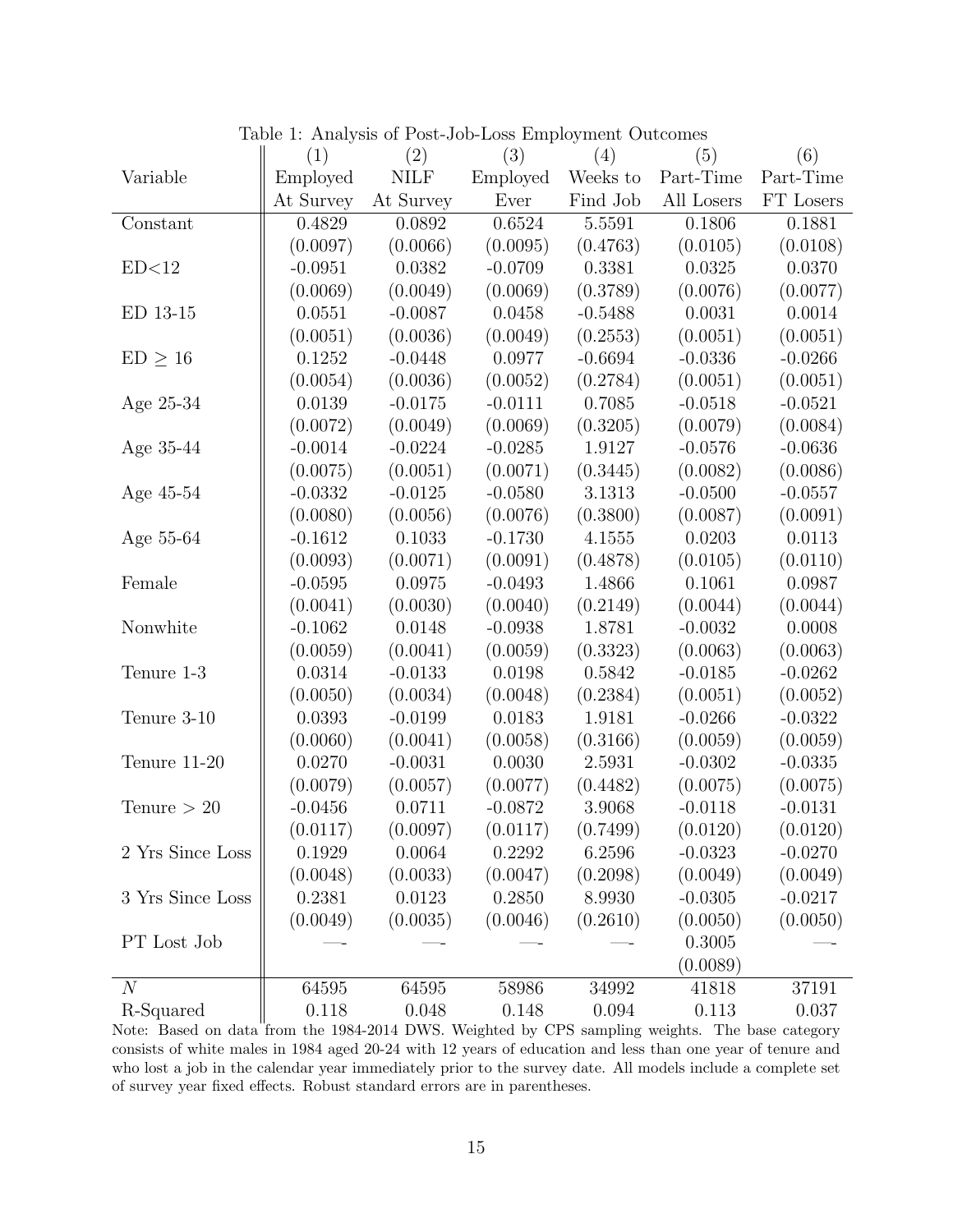

Figure 11: Fraction of Job Losers Not in the Labor Force at Survey Date, by Year

it appears that movement out of the labor force after job loss has become slightly more common since the early 1990s. Again, there is not much difference between the raw NILF fractions and the adjusted NILF fractions.

Column 2 of table 1 contains estimates of the linear probability model for being out of the labor force subsequent to job loss. I do not go through all of the results, but a few bear mentioning. First, females are about 10 percentage points more likely to exit the labor force subsequent to job loss. Second, job losers aged 55-64 are at least 10 percentage points more likely to exit the labor force than are younger job losers, perhaps moving to early retirement. Third, those who lose jobs with more than 20 years tenure are at least 7 percentage points more likely than workers with less tenure to exit the labor force. Again, this may reflect a move toward retirement, as workers who have been in their jobs more than 20 years are likely to have access to more generous pension benefits.

Workers who lose jobs may have unstable subsequent employment histories. A job loser may move in and out of jobs, at least for some period. Beginning with the 1986 DWS, job losers were asked if they ever were employed subsequent to the job loss. All job losers who were employed at the DWS survey data would answer this question affirmatively, but others, who found and then left a job after the job loss, would also answer affirmatively. Figure 12 contains plots of the fraction ever employed subsequent to the job loss overall and broken down by time since job loss. First note that there is a substantial gap between this fraction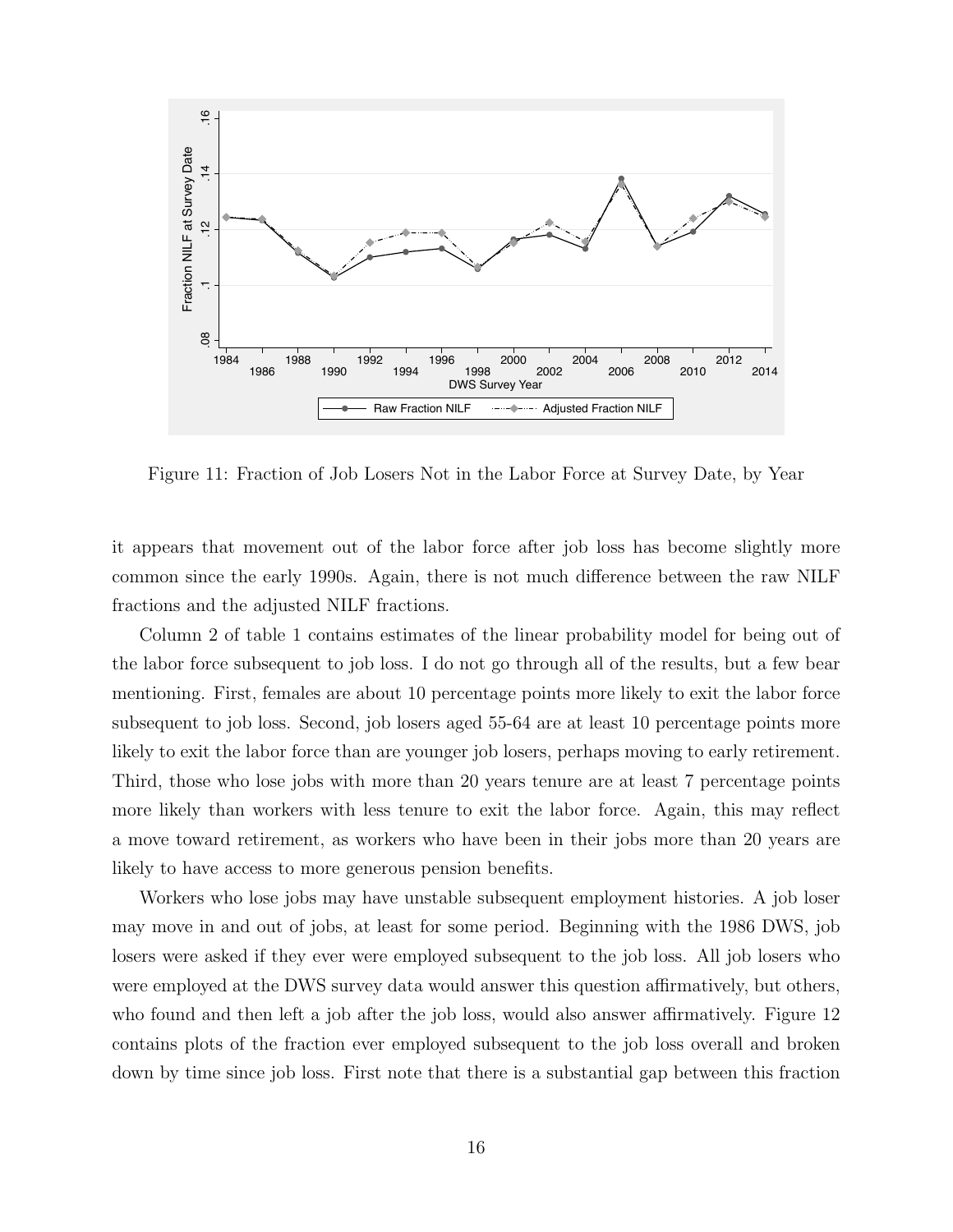

Figure 12: Fraction Ever Employed Subsequent to Job Loss, by Year

and the fraction employed at the survey date (figure 10). For example, in the great recession period (2010 DWS), about 50 percent of job losers 2007-09 where employed in January 2010 while about 56 percent of job losers 2007-2009 had held at least one subsequent job. Second, the probability of having held a job increases with the time since job loss. Again looking at job losses in the 2007-09 period, 69 percent of workers who lost jobs in 2007 or 2008 had held at least one job by January 2010. In contrast, only 44 percent of workers who lost jobs in 2009 had held at least one job by January 2010. Third, there is a clear counter-cyclical pattern to job finding that is particularly apparent in the Great Recession, and there has only been a small recovery in its aftermath. The fraction of workers who lost jobs in the 2011-13 period who subsequently found another job remains lower (at 68 percent) than in any period prior to the Great Recession.

Column 3 of table 1 contains estimates of the linear probability model for ever being employed subsequent to the job loss. Not surprisingly, the patterns here are very similar to those for survey-date employment (column 1 of the table).

Next, I examine the length of time it takes job losers to find another job. However, the DWS is not well designed to study this question. The core question in the DWS, included in the survey from 1988 on, is "After that job [referring to the lost job] ended, how many weeks went by before you started working again at another job?" However, this question is asked of all job losers only from 1988-1992. From 1996 on the question is asked only of job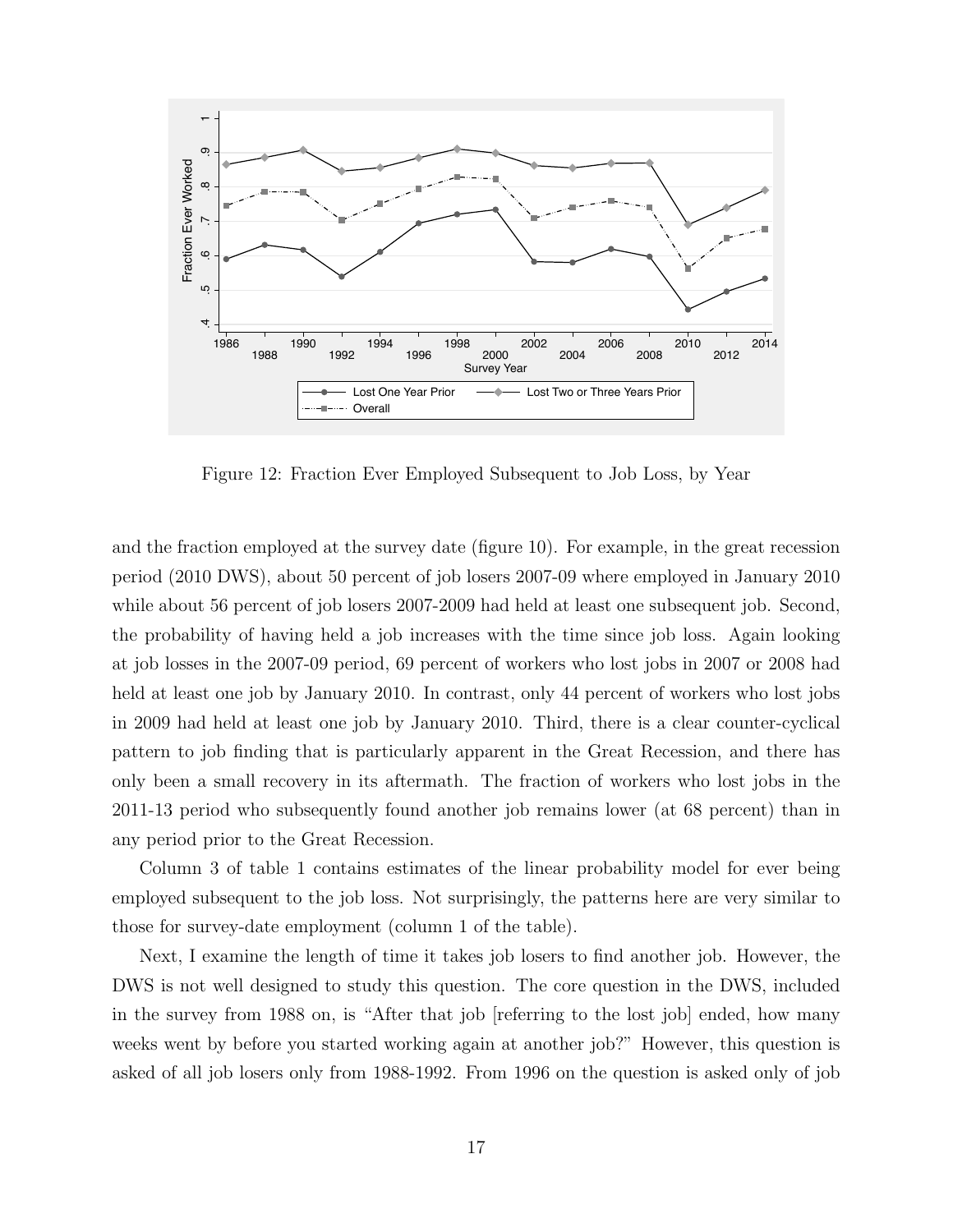

Figure 13: Average Weeks to Find a Job Conditional on Ever Employed, by Year

losers who found another job.<sup>10</sup> Therefore, consistent data are available from the 1988-92 and 1996-2014 DWSs, and there is no consistent information for job losers who did not find another job.

I proceed with an analysis of average weeks to find a job conditional on finding a job. This is plotted in figure 13. The time to find a job increased dramatically from 2005-07 to 2009-11 after declining from the mid 1980s through 2000. The job-finding time fell in most recent period (2011-13), but it is still higher than any pre-Great-Recession period. The multivariate analysis of job-finding time, contained in column 4 of table 1 shows small differences by education (a college high-school gap of less than one week) but large gaps by age. Reemployed job losers who are 45-64 take 3-4 weeks longer to find jobs than the youngest job losers. Similarly, reemployed high-tenure job losers take longer to find a new job. The relationship is monotone. Relative to workers who lost very short jobs, those who lost a job with 3-10 years tenure take 2 weeks longer to find a job while those with more than 20 year tenure on the lost job take 4 weeks longer. Reemployed females and nonwhites take one to two weeks longer to find jobs.

Interestingly, those who lost their job more than one year ago take substantially more time to find their new job (6 to 8 weeks more). It may be that those who report losing a

 $10$  The data are miscoded (largely missing) in 1994.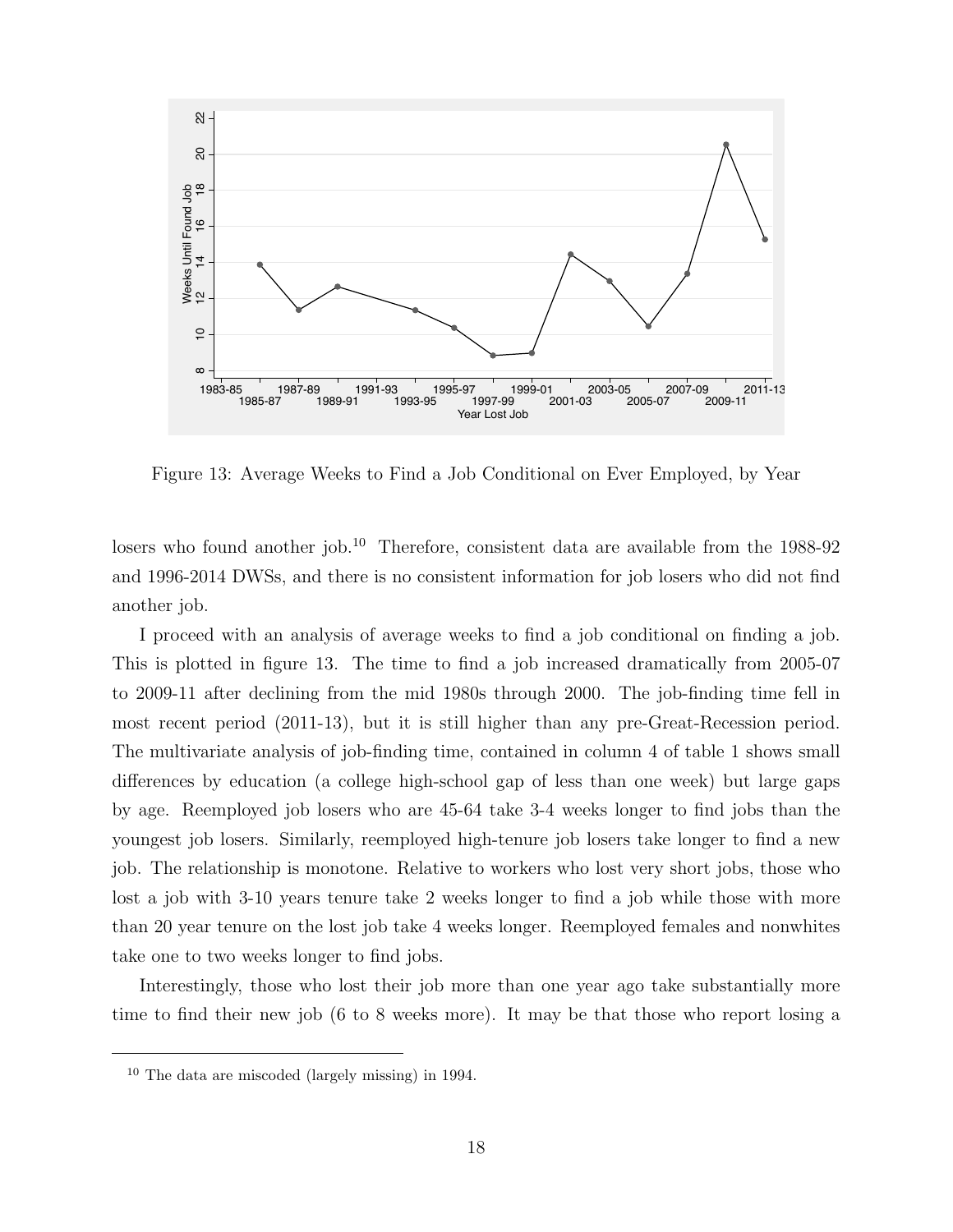job in the year immediately prior to the survey have not had much time to search (and so mechanically cannot report long durations). This is also consistent with the pattern of lower employment probabilities for those who lost jobs in the year prior to the survey (columns 1 and 3 of table 1).<sup>11</sup> Another explanation may be related to recall bias (Topel, 1990). If, with the passage of time, job losses with more serious consequences are more likely to be recalled, then the job losses reported having happened more than one year before the survey date would be more likely those with longer post-job-loss spells of non-employment.

The overall pattern that I have described in this section and summarized in figures 9-13 highlight just how serious the effect of the Great Recession was on the ability of job losers to find employment. The perhaps surprising general finding is that even by 2013 (the last year covered by the DWS and 4 years after the end of the Great Recession) is that the ability of workers to find jobs remains compromised. None of the measures I have presented and discussed has returned to what would have been considered normal levels prior to the Great Recession.

### 6 Consequences of Job Loss: Job Quality

#### 6.1 Post-Displacement Full-Time/Part-Time Status

Many reemployed job losers are employed part time subsequent to job loss. Some of these workers lost part-time jobs but many had lost full-time jobs. In addition to having lower weekly earnings, it is well known that part-time workers have substantially lower hourly wage rates and less access to fringe benefits like health insurance than do full-time workers (Farber and Levy (2000)). The DWS collects information on part-time status (less than 35 hours per week) on the lost job, and it is straightforward to compute part-time status on post-displacement jobs from the standard CPS hours information. The analysis in this section focuses only on individuals employed at the survey date, and all part-time rates are computed based on this group of workers.

Figure 14 contains plots of part-time status on the lost job and the new job. The fact that a substantially higher fraction of post-job-loss jobs than lost jobs are part time, implies that a potentially important cost of job loss is movement from full-time to part-time employment. The rate of part-time employment after jobs loss has been increasing since 2000 and jumped sharply in the Great Recession, from 17.7 percent in 2008 to 23.6 percent in 2010. Once

<sup>&</sup>lt;sup>11</sup> It is unfortunate, that the DWS does not collect information on the precise date of job loss.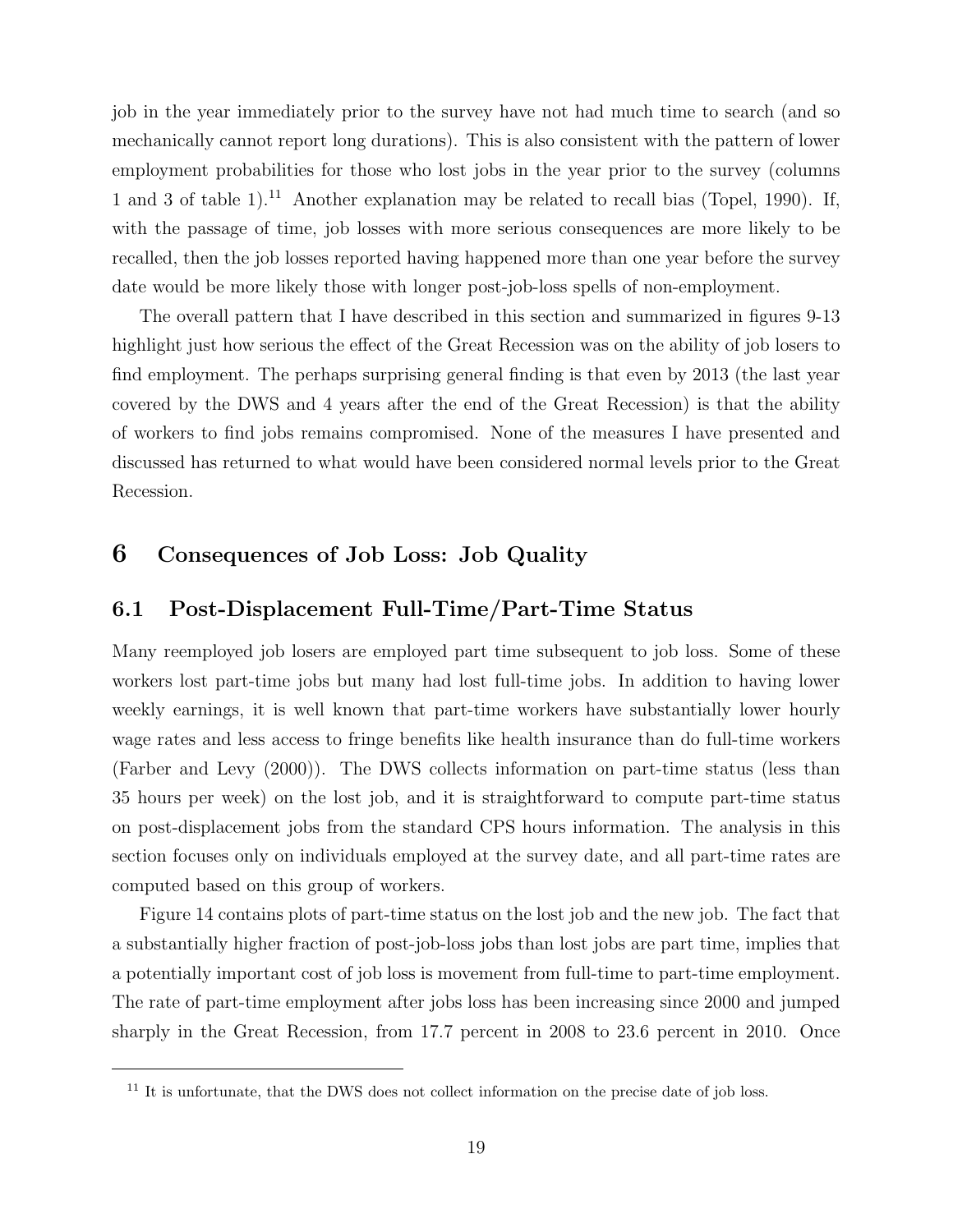

Figure 14: Fraction Part-Time, Lost Job and New Job

again, there has been only an incomplete recovery in since 2010, but the post-job-loss parttime rate remains higher than in any previous period (at 21.7 percent in 2014).

Another perpsective on these data is provided by figure 15, which contains a plot of the fraction of employed job losers who are employed part-time at each survey date conditional on part-time status on the lost job.<sup>12</sup> Not surprisingly, workers who lose part-time jobs are substantially more likely to be working on part-time jobs at the survey date. Many of these workers are part-time due to labor supply choices, and it is reasonable to expect that these workers would continue to choose to work part time. It is noteworthy, then, that on the order of 50 percent of part-time job losers are working full-time at the survey date, although this fraction has decreased substantially since the late 1980s. Among reemployed part-time job losers in the 2007-09 period, about 46 percent were working full-time in January 2010.

In terms of the cost of job loss, the more interesting group to study consists of those workers who lost full-time jobs. Between 10 and 15 percent of these job losers were working part-time at the survey dates from 1984-2008. The part-time rate among full-time job losers increased substantially to 20 percent in 2010. Thus, even among the 50 percent of job losers

<sup>&</sup>lt;sup>12</sup> Note that there is a problem of temporal comparability of the data on part-time employment at the survey date. The new survey instrument, first used in the 1994 CPS, asks a different battery of questions about hours of work on the current job, and this may have the effect of raising the fraction of workers reporting they are currently working part time (Polivka and Miller, 1998). The survey question regarding whether the lost job was part-time is unchanged in the 1994 and later DWSs.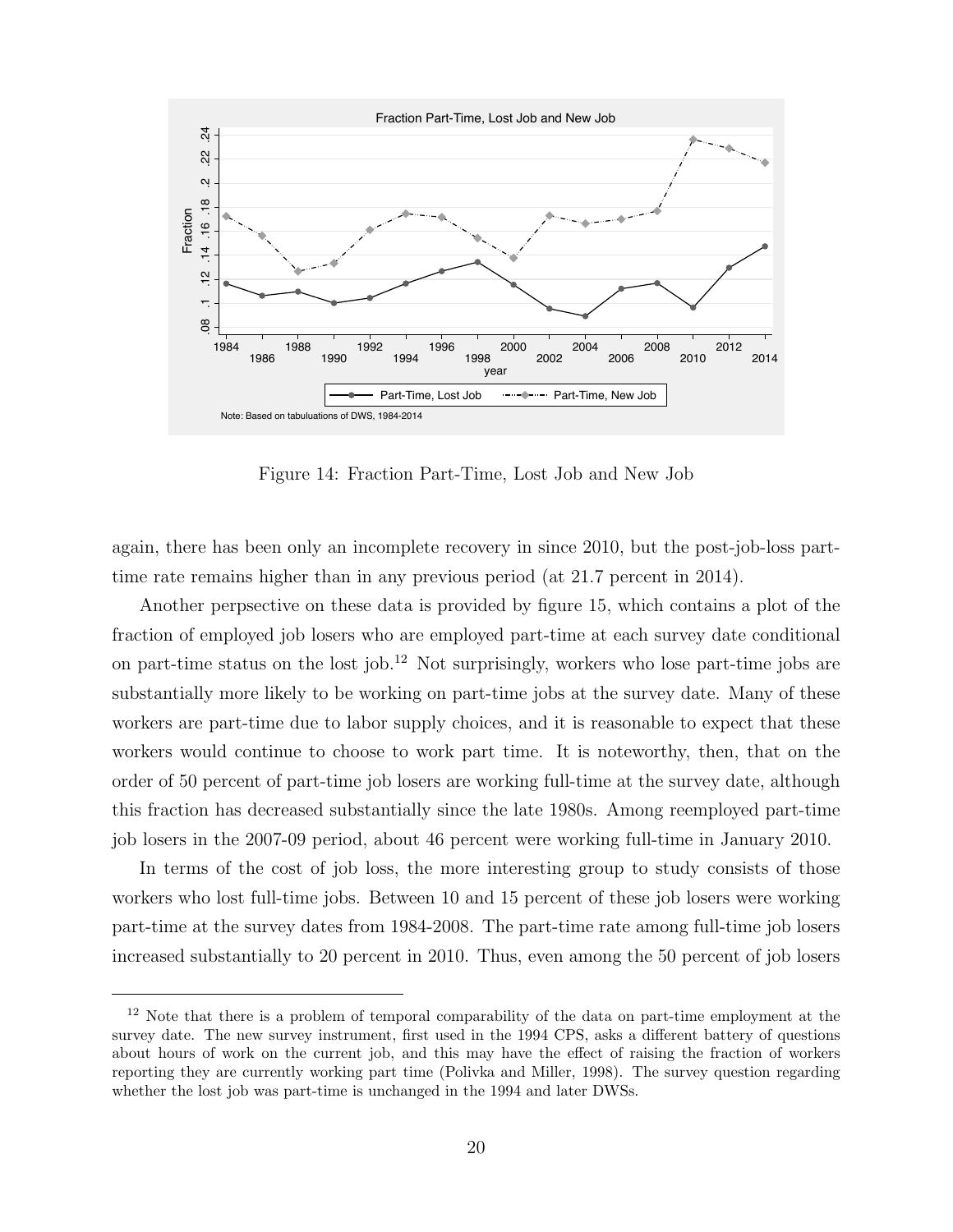

Figure 15: Fraction Part-Time at Survey Date, by Part-time Status on Lost Job

who were reemployed in January 2010, a substantial fraction of full-time job losers did not find full time employment. Again, there has been only a partial recovery from the Great Recession. The part-time rate among full-time job losers fell from 20 percent in January 2010 to 15.9 percent in January 2014, higher than at any point prior to the Great Recession.

Columns 5 and 6 of table 1 contain a pair of multivariate analyses of the probability of part-time employment. The first analysis, in column 5, is an analysis of the probability of part-time employment among all job losers, both full-time and part-time, and includes a control for part-time status on the lost job. Not surprisingly given that part-time status is strongly influenced by labor supply, losers of part-time jobs are 30 percentage points more likely than full-time job losers to be working on a part-time job at the DWS survey date. There are some other regularities. Females are about 10 percentage points more likely to be working part-time after job loss, even after accounting for part-time status on the lost job. The post-job-loss part-time rate is negatively related to education. With regard to age, the youngest (aged 20-24) and oldest (aged 55-64) job losers are, 5 and 7 percentage points repsectively, more likely to be in part-time jobs subsequent to job loss. This may reflect young job losers returning to school and old job losers moving toward retirement. Interestingly, the post-job-loss part-time rate is significantly higher for workers who lost a job in the year immediately preceding the DWS survey date. This suggests that some job losers may take part-time jobs while they continue to search for full-time employemnt. The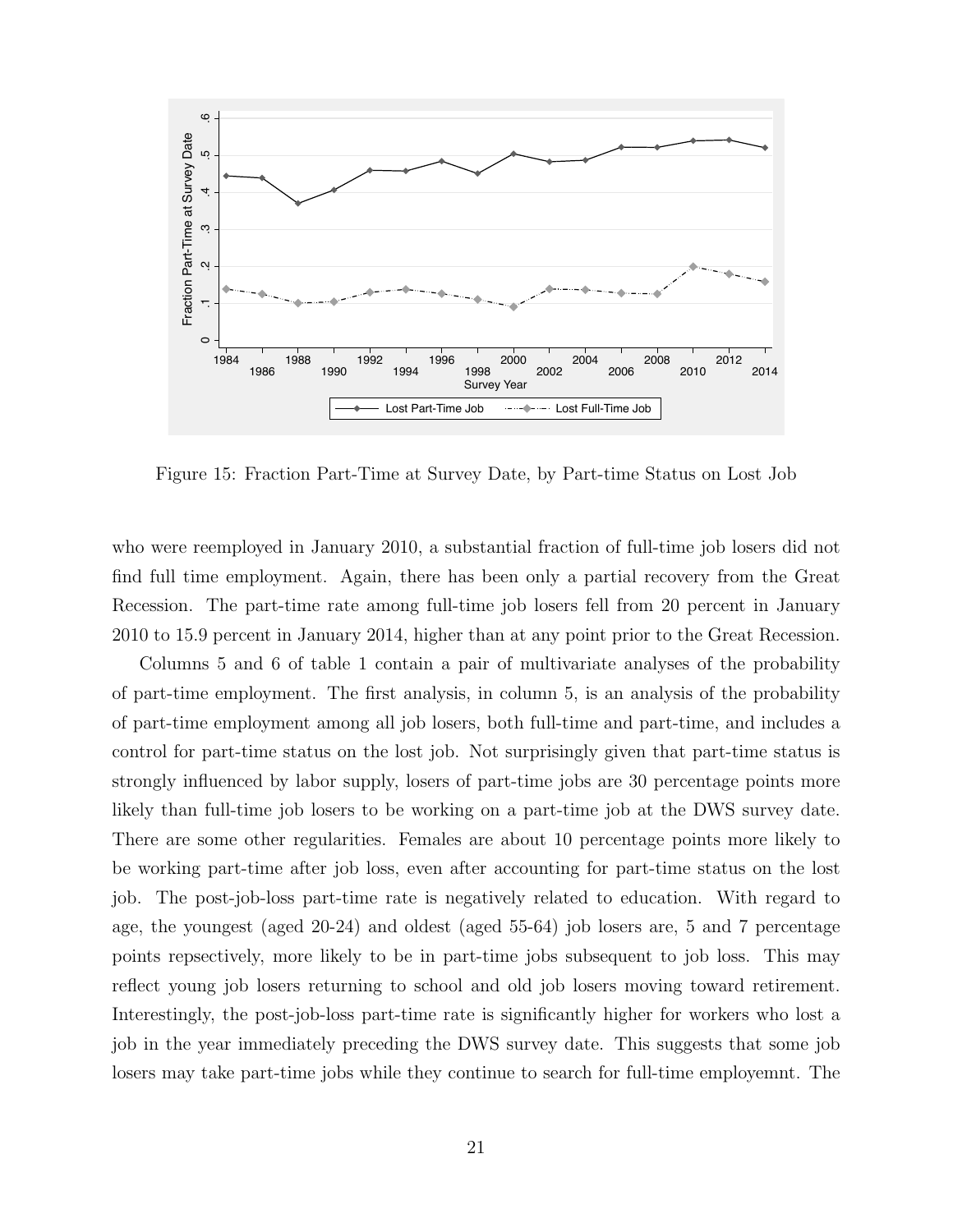second analysis of part-time employment, in column 6 of table 1, focuses on full-time job losers only, and the results are very similar to those for all job losers.

The conclusion from the analysis of part-time vs. full-time employment after job loss is that an important component of the cost of job loss is the inability of a substantial fraction of job losers, especially full-time job losers, to find a full-time job. This problem was particularly severe in the Great Recession but remains a problem even for workers who lost jobs in the 2011-2013 period.

#### 6.2 Decreased Weekly Earnings Due to Displacement

The analysis of the decrease in weekly earnings of reemployed displaced workers proceeds in two stages. First, I investigate the change in earnings between the lost job and the job held at the DWS survey date. However, had the displaced worker not lost his or her job, earnings may have grown over the interval between the date of job loss and the DWS survey date. While it is not possible to know what the counterfactual course of wages would have been absent displacement, one potential estimate is to use the earnings of observationally similar workers who were not displaced over the same period. Thus, second, I create estimates of the weekly earnings decrease suffered by displaced workers, including both the decline in earnings of the displaced workers and the increase in earnings over the same period experienced by non-displaced workers. In order to measure this earnings drop, a control group of nondisplaced workers is required, and, later in this section, I provide such a control group using data from the CPS outgoing rotation groups.

#### 6.2.1 Difference Estimates of the Change in Earnings as a Result of Job Loss

I begin the analysis of earnings changes by examining the difference in real weekly earnings for job losers between the post-displacement job and the job from which the worker was displaced.<sup>13</sup> The solid line in figure 16 shows the average proportional decline, by survey year, in real weekly earnings between the lost job and the survey-date job for all workers who lost a job, were reemployed at the survey date, and were not self-employed on either the lost job or the new job. It is clear that there is a cyclical component to the earnings decline, with larger declines in slack labor market periods. The average earnings decline in

<sup>&</sup>lt;sup>13</sup> Earnings are deflated by the 1982-84=100 consumer price index (CPI). The CPI in the reported year of displacement is used to deflate earnings on the old job. The CPI for the DWS survey month is used to deflate current earnings.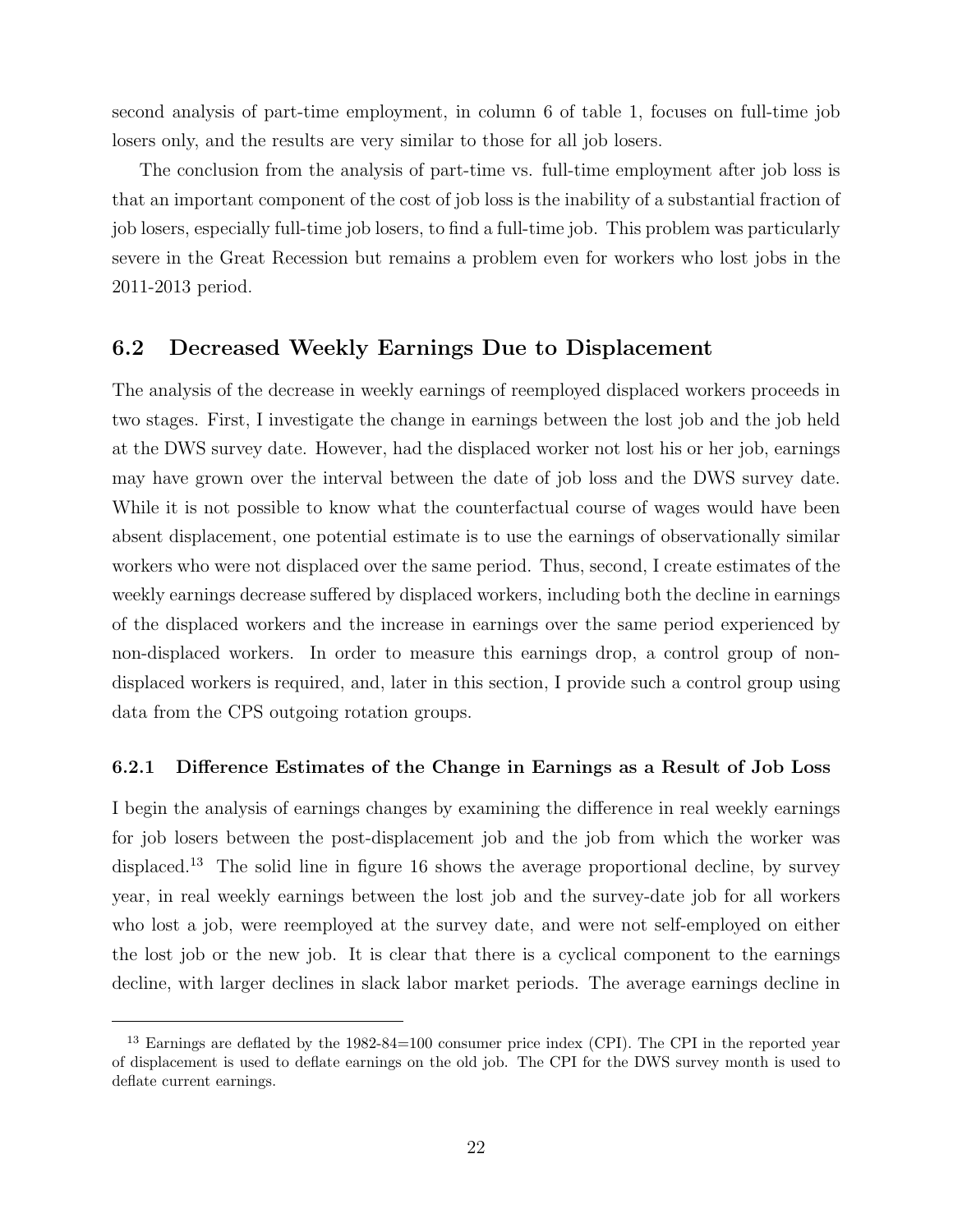

Figure 16: Proportional Change in Real Weekly Earnings for Job Losers

the Great Recession is the largest in my sample period at 17.5 percent. This compares with a decline of 14.1 percent in 1984 and 15.9 percent in 1992. In contrast to the incomplete recovery in the aftermath of the Great Recession of the employment measures I examined, the average earnings decline of job losers was much less severe, with a decline of only 6.4 percent for jobs lost 2011-13.

Because my measure of earnings is weekly, part of the measured earnings change reflects voluntary or involuntary hours change (movement to or from full-time work). The lower dashed line in figure 16 is the average earnings change of full-time job losers. Not surprisingly, this closely parallels the earnings change of all job losers (correlation 0.986) because most reported loss is of full-time jobs (almost 90 percent). The reason full-time job losers have larger average earnings declines is that some full-time workers are reemployed on part-time jobs (figure 15). The upper dashed line in figure 16 is the average earnings change of parttime job losers. This is positive in every period because many losers of part-time jobs are employed subsequently on full-time jobs (48 percent overall, figure 15). In summary, job losers suffer substantial earnings declines on average, and the average decline was largest for jobs lost in the Great Recession.

Given that a large majority of job losers lost full-time jobs, I focus on the experience of these workers. The solid line in figure 17, which reproduces the lower dashed line in the figure 16, is the average earnings change of full-time job losers. The upper dashed line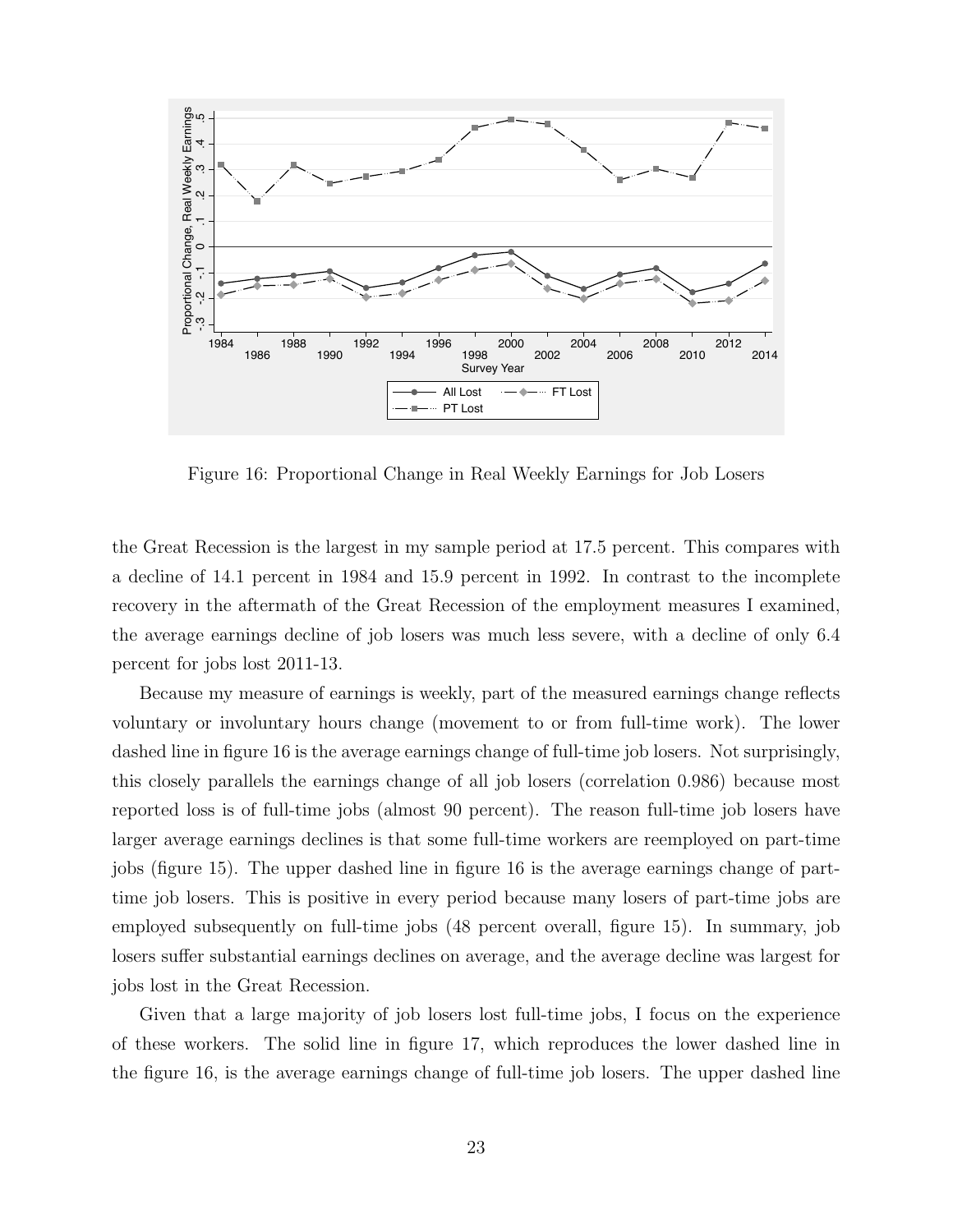

Figure 17: Proportional Change in Real Weekly Earnings for Full-Time Job Losers

in figure 17 is the average earnings change of job losers who make a full-time to full-time transition. This closely parallels the earnings change of all full-time job losers (correlation 0.927) because most reemployed full-time job losers are reemployed full time. (86.8 percent). The lower dashed line in figure 17 is the average earnings change of job losers who have made a FT-PT transition. This is substantial and negative, because of the decline in weekly hours in moving from full-time to part-time.

All of these series show a cyclical pattern, with larger earnings declines in weaker labor markets. That this decline is largest for job loss during the Great Recession (2010 DWS) is due largely to the higher incidence of part-time employment on the new job among both full-time and part-time job losers. The earnings decline holding FT-PT status fixed is not particularly large in this period relative to other slack labor market periods.<sup>14</sup>

In table 2, I present the results of multivariate regression analyses of the log earnings change of reemployed displaced workers, controlling for year, education, age, race, sex, tenure on the lost job, and years since job loss. The estimates in the first column of the table refer to all job losers, and there are important regularities. Job losers with at least a 4-year college education have a significantly smaller wage decline than do high school graduates. Older job losers suffer substantially larger earnings declines, with the oldest group (aged 55-64)

<sup>&</sup>lt;sup>14</sup> The differences between the earnings decline holding FT-PT status fixed between 2010 and earlier slack labor market periods (1984, 1992, 1994, and 2004) are not statistically significant.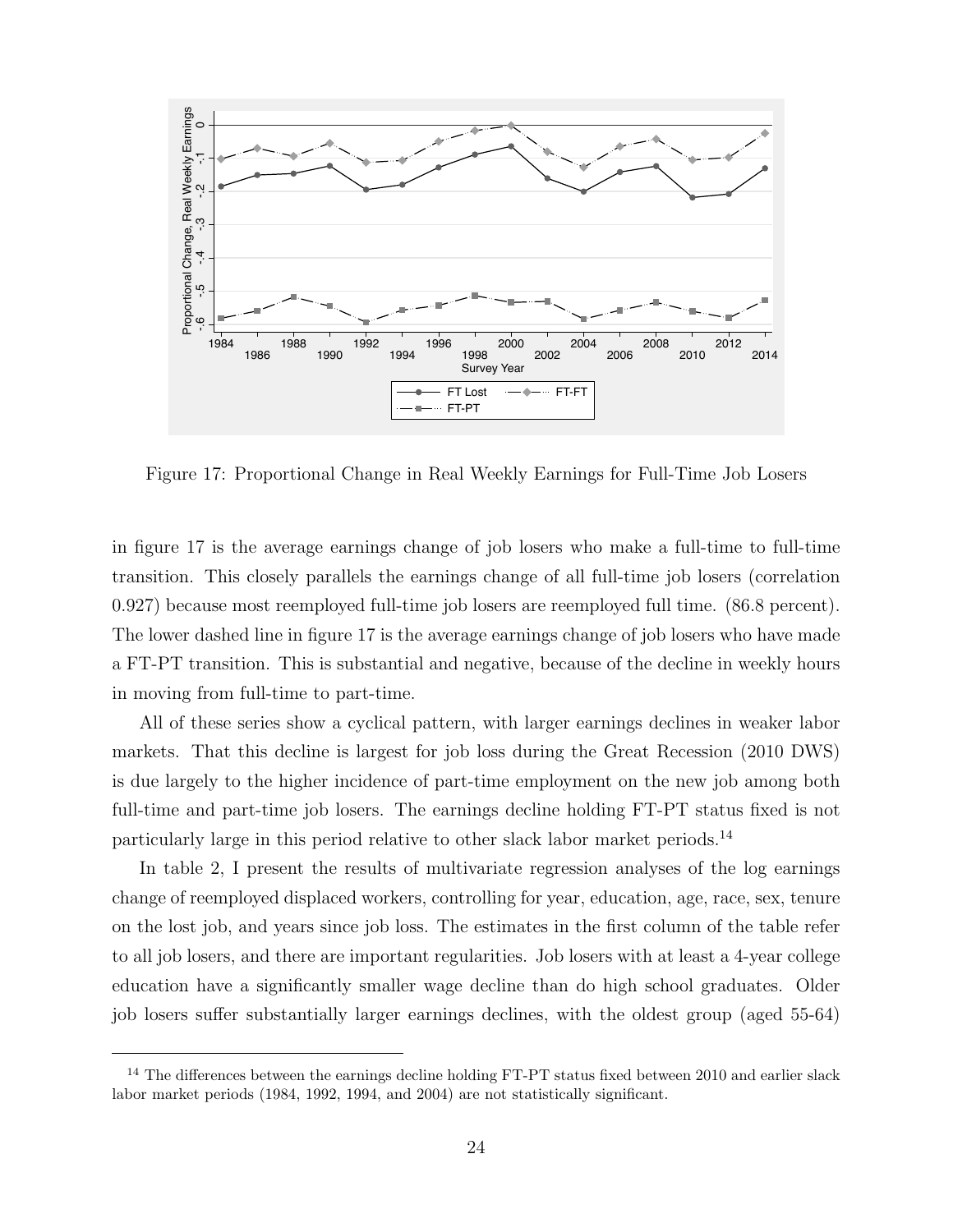|                  | (1)        | (2)        | (3)       | (4)       | (5)       | (6)       |
|------------------|------------|------------|-----------|-----------|-----------|-----------|
| Variable         | All Losers | All Losers | FT Losers | PT Losers | FT-FT     | FT-PT     |
| Constant         | $-0.0240$  | $-0.0065$  | $-0.1242$ | 0.4013    | $-0.0218$ | $-0.6460$ |
|                  | (0.0208)   | (0.0190)   | (0.0209)  | (0.0743)  | (0.0195)  | (0.0722)  |
| ED<12            | $-0.0455$  | $-0.0192$  | $-0.0321$ | $-0.1774$ | $-0.0209$ | 0.0783    |
|                  | (0.0135)   | (0.0125)   | (0.0138)  | (0.0502)  | (0.0130)  | (0.0430)  |
| ED 13-15         | $-0.0128$  | $-0.0276$  | $-0.0191$ | $-0.0598$ | $-0.0072$ | $-0.1065$ |
|                  | (0.0110)   | (0.0100)   | (0.0110)  | (0.0396)  | (0.0101)  | (0.0385)  |
| $ED \geq 16$     | 0.0428     | 0.0016     | 0.0244    | 0.1567    | 0.0191    | $-0.2092$ |
|                  | (0.0116)   | (0.0104)   | (0.0111)  | (0.0506)  | (0.0100)  | (0.0485)  |
| Age 25-34        | $-0.0583$  | $-0.0368$  | $-0.0293$ | 0.1233    | $-0.0467$ | $-0.1512$ |
|                  | (0.0153)   | (0.0142)   | (0.0156)  | (0.0444)  | (0.0158)  | (0.0446)  |
| Age 35-44        | $-0.1064$  | $-0.0871$  | $-0.0710$ | 0.0242    | $-0.0972$ | $-0.1901$ |
|                  | (0.0164)   | (0.0153)   | (0.0165)  | (0.0583)  | (0.0165)  | (0.0501)  |
| Age 45-54        | $-0.1157$  | $-0.0930$  | $-0.0894$ | 0.0683    | $-0.1178$ | $-0.1415$ |
|                  | (0.0177)   | (0.0163)   | (0.0178)  | (0.0600)  | (0.0176)  | (0.0549)  |
| Age 55-64        | $-0.2037$  | $-0.1366$  | $-0.1941$ | 0.0308    | $-0.1502$ | $-0.2621$ |
|                  | (0.0233)   | (0.0211)   | (0.0232)  | (0.0849)  | (0.0224)  | (0.0628)  |
| Female           | $-0.0227$  | 0.0071     | $-0.0622$ | $-0.1590$ | 0.0114    | 0.0201    |
|                  | (0.0091)   | (0.0081)   | (0.0090)  | (0.0377)  | (0.0080)  | (0.0319)  |
| Nonwhite         | $-0.0176$  | $-0.0161$  | $-0.0156$ | 0.0213    | $-0.0132$ | $-0.0386$ |
|                  | (0.0132)   | (0.0118)   | (0.0130)  | (0.0493)  | (0.0121)  | (0.0424)  |
| Tenure 1-3       | $-0.0481$  | $-0.0389$  | $-0.0061$ | $-0.1478$ | $-0.0084$ | $-0.1166$ |
|                  | (0.0107)   | (0.0097)   | (0.0103)  | (0.0404)  | (0.0093)  | (0.0394)  |
| Tenure 3-10      | $-0.1230$  | $-0.1112$  | $-0.0726$ | $-0.2193$ | $-0.0797$ | $-0.2105$ |
|                  | (0.0124)   | (0.0112)   | (0.0122)  | (0.0520)  | (0.0111)  | (0.0452)  |
| Tenure 11-20     | $-0.1979$  | $-0.1811$  | $-0.1483$ | $-0.1451$ | $-0.1409$ | $-0.4195$ |
|                  | (0.0195)   | (0.0179)   | (0.0192)  | (0.1074)  | (0.0178)  | (0.0728)  |
| Tenure $>20$     | $-0.3445$  | $-0.3067$  | $-0.2606$ | $-1.0885$ | $-0.2020$ | $-0.7411$ |
|                  | (0.0335)   | (0.0308)   | (0.0282)  | (0.8165)  | (0.0244)  | (0.0929)  |
| 2 Yrs Since Loss | 0.0329     | 0.0177     | 0.0446    | 0.0061    | 0.0197    | 0.0631    |
|                  | (0.0105)   | (0.0095)   | (0.0102)  | (0.0426)  | (0.0090)  | (0.0383)  |
| 3 Yrs Since Loss | 0.0295     | 0.0214     | 0.0412    | 0.0834    | 0.0171    | 0.0864    |
|                  | (0.0109)   | (0.0099)   | (0.0109)  | (0.0408)  | (0.0100)  | (0.0385)  |
| PT Lost Job      |            | 0.6861     |           |           |           |           |
|                  |            | (0.0177)   |           |           |           |           |
| PT New Job       |            | $-0.7262$  |           |           |           |           |
|                  |            | (0.0148)   |           |           |           |           |
| $\overline{N}$   | 31921      | 31921      | 28357     | 3564      | 24733     | 3624      |
| R-Squared        | 0.031      | 0.209      | 0.031     | 0.043     | 0.028     | 0.073     |

Table 2: Analysis of Earnings Change of Job Losers (Reemployed Job Losers)

Note: Based on data from the 1984-2014 DWS. Weighted by CPS sampling weights. The base category consists of white males in 1984 aged 20-24 with 12 years of education and less than one year of tenure and who lost a job in the calendar year immediately prior to the survey date. All models include a complete set of survey year fixed effects. Robust standard errors are in parentheses.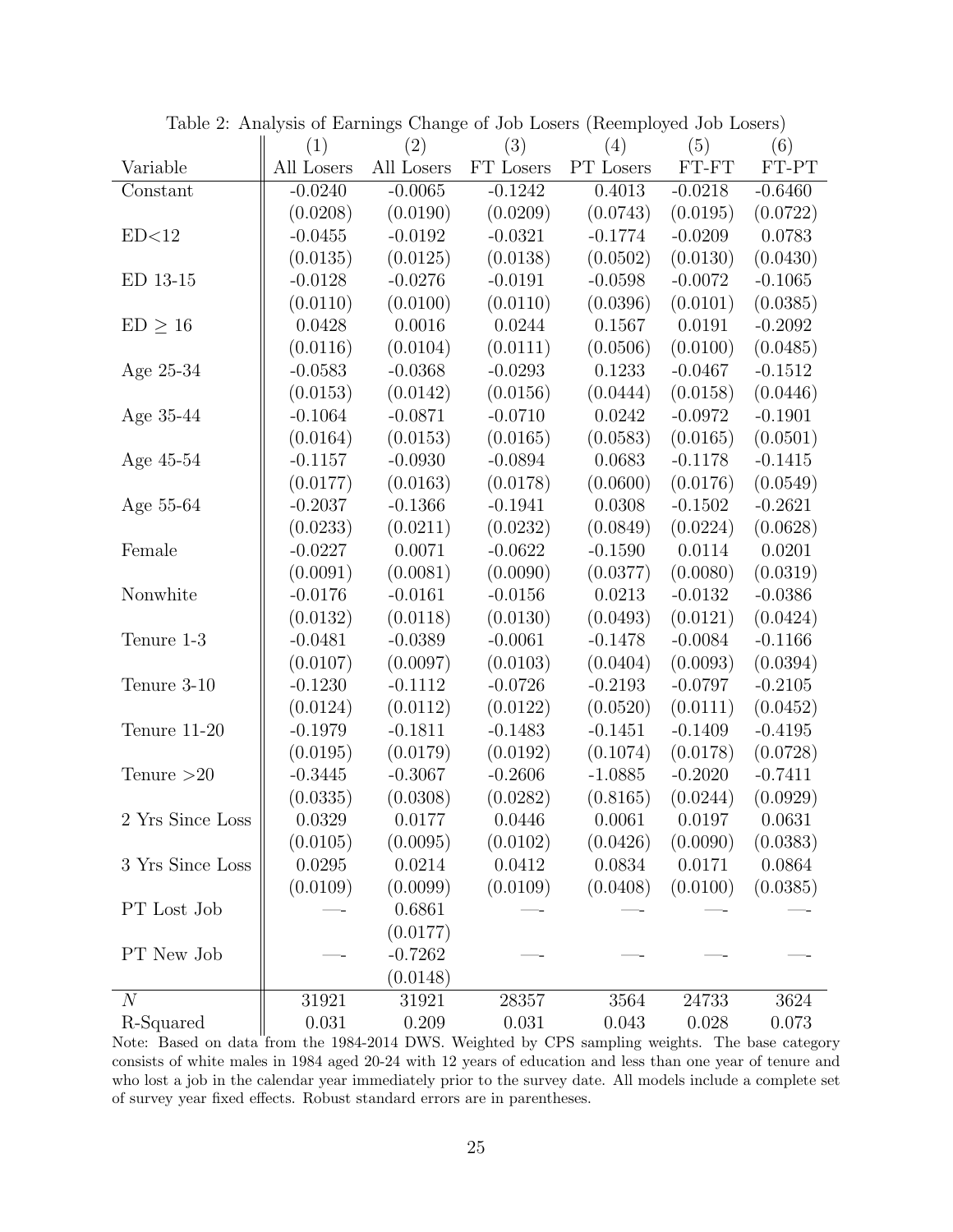suffering a 20 log point larger decline than do workers aged 20-24. Middle aged job losers (aged 35-54) suffer a 10 log point larger decline. There is a very strong relationship between the change in earnings and tenure on the lost job. The average earnings decline is much larger when the worker had accumulated substantial tenure on the lost job (34 log points for workers who lose a job with more than 20 years tenure). This is consistent with the destruction of job or industry specific human capital when a long-term job ends.<sup>15</sup> There are only small differences by sex and race, and workers who lost a job more than one year prior to the survey date have slightly smaller earnings losses.

Given that an important component of earnings changes are due to movement from fulltime to part-time or the reverse, I reestimated the model including indicators for part-time status on the lost and new jobs. These estimates are contained in column 2 of table 2, and they indicate, not surprisingly, that hours on the lost and new jobs strongly affect the change in weekly earnings.<sup>16</sup> The effects are approximately equal in magnitude and of opposite sign, with the change in earnings 69 log points higher if the lost job was part time and 73 log points lower if the new job is part time. This implies that workers making a part-time to part-time transition have about a 4 percentage point larger earnings decline than do workers who make a full-time to full-time transition. The general pattern of results with respect to the other variables included in the model are similar to that seen in column 1 of the table.<sup>17</sup>

The next two columns of table 2 consider full-time and part-time job losers separately. The estimates for full-time job losers in column 3 show a similar pattern to those for the overall sample in column 1. This is not surprising given that most job loss is of full-time jobs. The estimates for part-time job losers are somewhat noisy given the small size of the sample, though it appears that females who report losing a part-time job suffer substantially larger earnings declines (about 16 log points) than do males.

The final two columns of table 2 examine the experience of full-time job losers separately by whether they made a FT-FT transition or a FT-PT transition. The estimates for the FT-FT group are in column 5, and they show very little relationship with education. Age and tenure continue to have strong negative effects on earnings decline though not as large as for all losers (column 1) or all full-time losers (column 3). The estimates in the last column of

<sup>&</sup>lt;sup>15</sup> Kletzer (1989), Neal (1995), and Parent (2000) address the issue of job loss and specific capital, both at the firm and industry level. See also Podgursky and Swaim (1987), Topel (1990), and de la Rica (1992).

<sup>&</sup>lt;sup>16</sup> This drives the increase in the R-squared from 0.03 when hours are not accounted for (column 1) to 0.21 when hours are accounted for (column 2).

<sup>&</sup>lt;sup>17</sup> One exception is that, once part-time status on the lost and new jobs are accounted for, there is no difference in the earnings change between job losers with high school and 4-year college educations.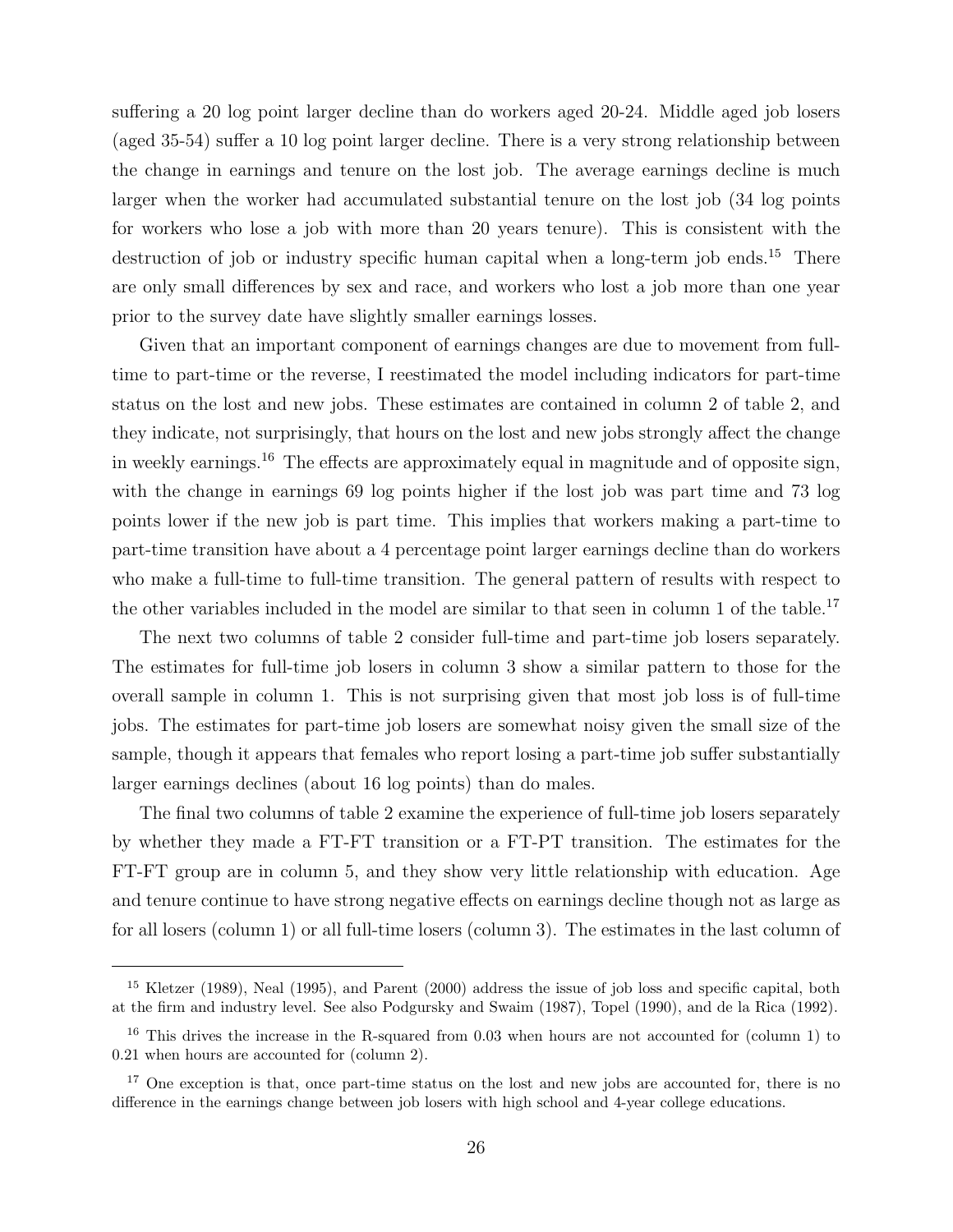

Figure 18: Proportional Change in Real Weekly Earnings for Job Losers, Regression Adjusted

table 2, for job losers who make a FT-PT transition show stark differences. College graduates who make a FT-PT transition suffer much large earnings losses (about 21 log points) than do high school graduates who make the same transition. In addition, age and tenure have much larger effects on the earnings loss for workers making at FT-PT transition. Taken together, the results in columns 5 and 6 of table 2 are consistent with the idea that when high wage workers (more educated, older, higher tenure) lose a full-time job and do not find another full-time job, their earnings declines are substantial, perhaps reflecting a sharp drop in the skill requirements from the lost full-time job to the new part-time job. The was a particularly serious problem in the Great Recession and its aftermath given the relatively high rate of post-displacement part-time employment.

The estimated differences in earnings decline by year are not shown for the various models estimated in table 2 but are presented graphically. Figure 18 contains plots of the year effects associated with the estimates in columns 1, 3, and 4 of the table for all job losers, full-time job losers, and part-time job losers respectively. They are normalized to the 1984 mean earnings loss for the appropriate group to facilitate comparison with the unadjusted earnings losses by year shown in figure 16. These regression adjusted average earnings losses by year are slightly attenuated relative to the unadjusted earnings losses but otherwise show very similar time-series movement.

Figure 19 contains the analogous plots of the year effects associated with the estimates in columns 3, 5, and 6 of table 2, focusing on full-time job losers overall and by type of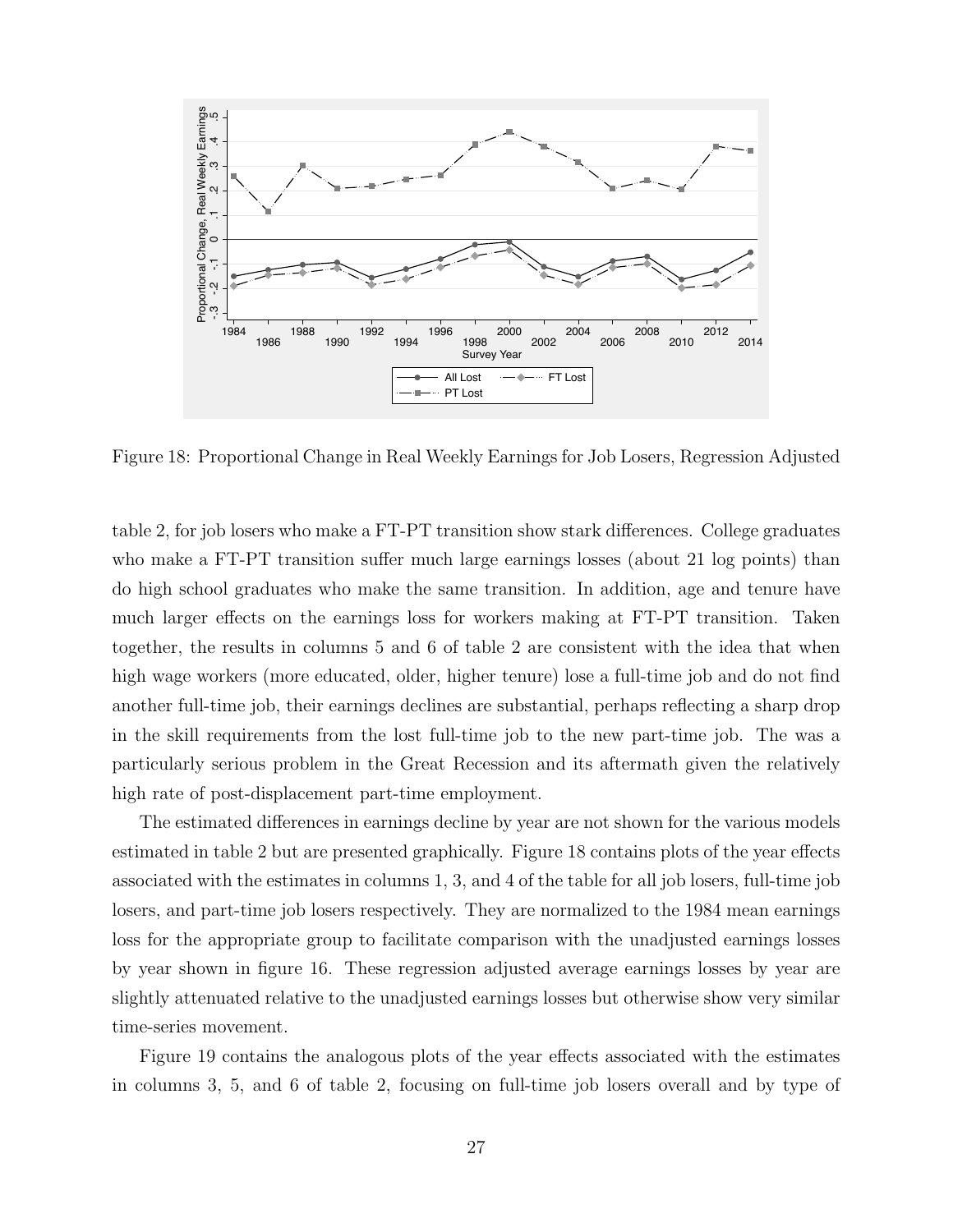

Figure 19: Proportional Change in Real Weekly Earnings for Full-Time Job Losers, Regression Adjusted

transition (full-time job losers, job losers with a FT-FT transition, and job losers with a FT-PT transition respectively. These are somewhat attenuated relative to the unadjusted earnings losses shown in figure 17 but otherwise show very similar time-series movement.

#### 6.2.2 Difference-in-Difference Estimates of the Effect of Job Loss on Earnings

In order to provide an estimate of the extent to which earnings might have grown had workers not been displaced, I generate a comparison group of workers using a random sample from the merged outgoing rotation group (MOGRG) files of the CPS for the three calendar years prior to each DWS (period 0) together with all workers from the outgoing rotation groups of the CPSs containing the DWSs (period t). The data from MOGRG files of the CPS provide the period 0 earnings, and the data from the outgoing rotation rotation groups in the CPSs containing the DWSs provide the period t earnings.

This analysis is restricted to full-time workers. In particular, the job losers considered are only those who are reemployed and make full-time to full-time transitions. As such, it will understate the true earnings loss of displacement for two reasons. First, it considers only those who are reemployed (50 percent of job losers in the Great Recession and about 60 percent in the most recent period). Second, it ignores the fact that many full-time job losers are reemployed in part-time jobs (about 20 percent in the Great Recession and 16 percent in the most recent period), offset to some extent by those part-time job losers who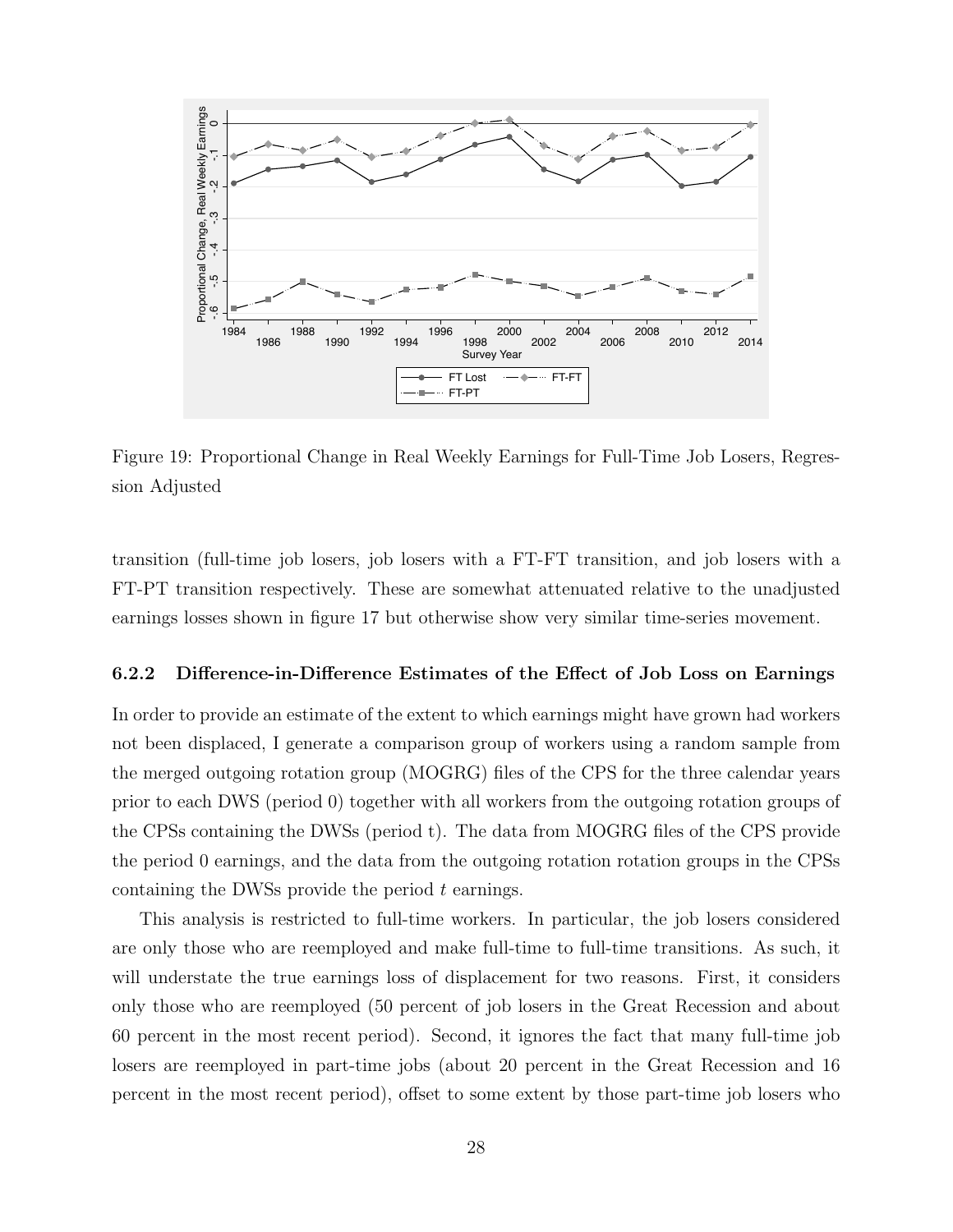are reemployed in full-time jobs.

Define the change in log real earnings for displaced workers as

$$
\Delta_d = (lnW_{dt} - lnW_{d0}),\tag{1}
$$

and define the difference in log real earnings for workers in the comparison group as

$$
\Delta_c = (lnW_{ct} - lnW_{c0}),\tag{2}
$$

where d refers to displaced workers (the "treatment" group),  $c$  refers to non-displaced workers (the "control" group), t refers to "current" (post-displacement) period, and 0 refers to the "initial" (pre-displacement) period. The difference-in-difference estimate of the change in log real weekly earnings due to job loss in is computed as

$$
\Delta \Delta = \Delta_d - \Delta_c. \tag{3}
$$

To the extent that average earnings would have grown rather than declined in the absence of displacement,  $\Delta_c$  will be positive so that the difference-in-difference estimate of the average earnings decline  $(\Delta \Delta)$  will be larger in absolute value than the simple difference estimate  $(\Delta_d)$ .

I generate initial earnings for the comparison group  $(lnW_{g0})$  from a random sub-sample of the merged outgoing rotation group CPS file (MOGRG) each year from 1981-2013.<sup>18</sup> The resulting comparison sample of initial earnings for full-time workers contains 174,736 observations.The CPSs containing the DWSs have two outgoing rotation groups (OGRGs) with earnings data for all workers. These provide the observations on current earnings for the comparison group of non-displaced workers  $(lnW_{qt})$ . This sample contains observations on full-time earnings for 181,799 workers at the DWS survey date.

The data for the treatment group (job losers) come from the DWSs, where  $lnW_{dt}$  is survey-date earnings for displaced workers and  $lnW_{d0}$  is earnings on the lost job. The predisplacement sample consists of all displaced workers who were not self-employed but were

<sup>&</sup>lt;sup>18</sup> The size of the random sample was set so that 1) the size of the sample with initial earnings on the control group was expected to be the same size as that with current earnings on the control group (two rotation groups) and 2) the distribution of years since the associated DWS survey date roughly mimicked the distribution of years since displacement in the sample of displaced workers. In other words, a separate control sample was drawn for each DWS from the three MOGRGs for the years immediately prior to the DWS that reflected the distribution of time since job loss. Each MOGRG file has 24 rotation groups (2 per month for 12 months). Denote the share of reported job loss one, two, and three years prior to the survey date t as  $p_{1t}$ ,  $p_{2t}$ , and  $p_{3t}$  respectively. In order to get the appropriate sample size in survey year t, I took a random sample with probability  $(p_{1t})(2)/24$ . Similarly, for the second and third years prior to to the DWS I took random samples with probability  $(p_{2t})(2)/24$  and  $(p_{3t})(2)/24$ , respectively.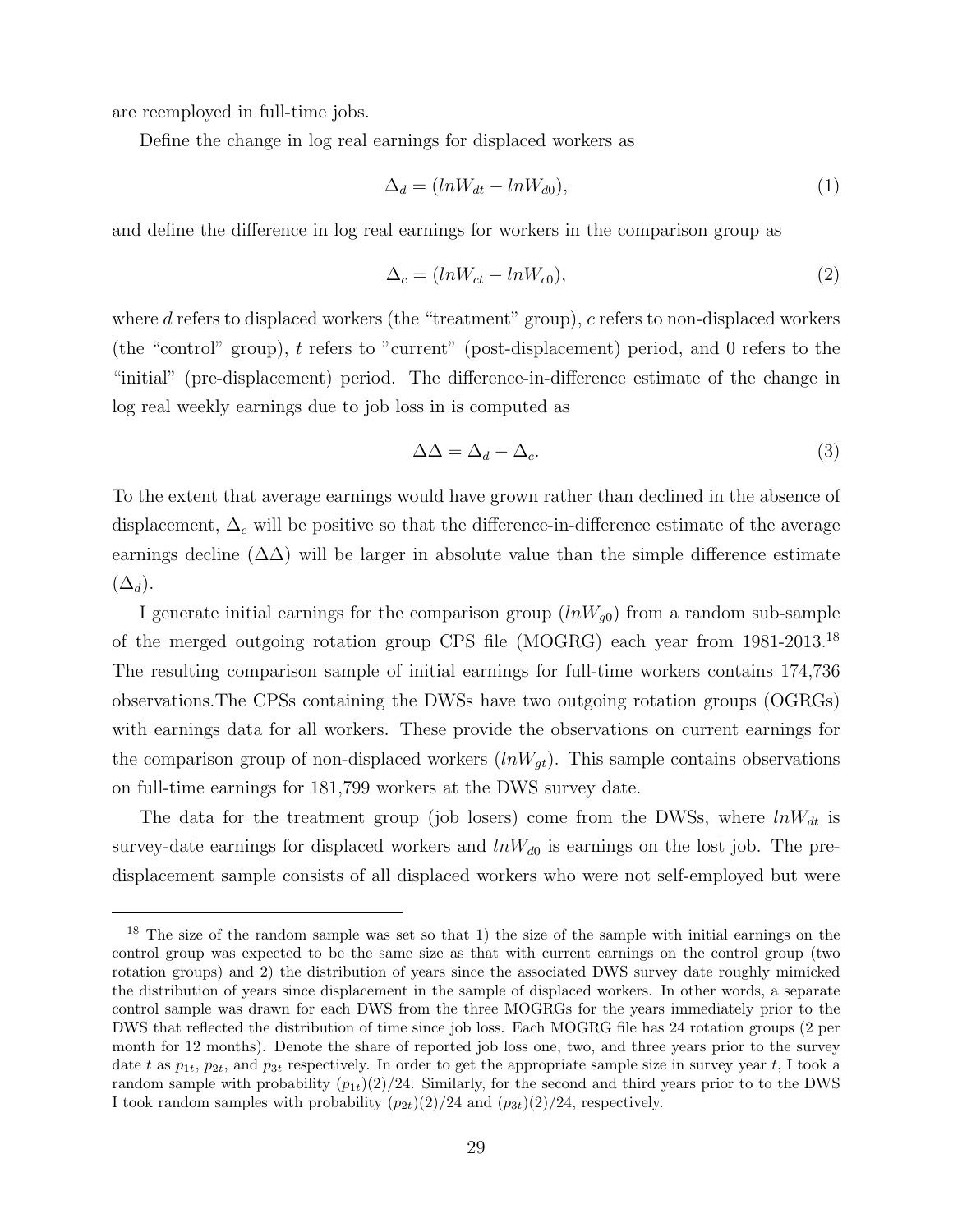employed full-time on the lost job and who were employed with earnings available at the survey date (n=30,106). The postdisplacement sample consists of all displaced workers who were not self-employed but were employed full-time at the survey date and who had earnings data available on the lost job  $(n=26,850)$ .

The difference-in-difference estimates are derived using these data from separate ordinary least squares (OLS) regressions for each DWS survey year of log real earnings (deflated by the CPI) on a set of worker characteristics and an indicator for time period (before or after displacement), an indicator for whether the observation is part of the "contaminated" control sample or part of the displacement sample, and the interaction of the time period and sample indicators.<sup>19</sup> This is of the form year of the form

$$
lnW_{is} = X_{is}\beta + \gamma_1 T_s + \gamma_2 D_i + \gamma_3 T_s D_i + \epsilon_{is},\tag{4}
$$

where  $lnW_{is}$  measures log real full-time earnings for individual i in period s (either 0 or t), X is a vector of individual characteristics,  $\beta$  is a vector of coefficients,  $T_s$  is a dummy variable indicating the post-displacement period,  $D_i$  is a dummy variable indicating the displacement sample, and  $\epsilon$  is an error term.<sup>20</sup> The estimates of the parameters  $\gamma_j$  are used along with information from the DWS on period-specific job loss rates to adjust for the fact that the control group from the MOGRG data in period 0 is "contaminated" with job losers to compute estimates of the earnings effects<sup>21</sup> My adjustment procedure is described in Appendix I.

Figure 20 contains the overall regression-adjusted difference-in-difference estimates of the proportional earnings change from job loss for each year.<sup>22</sup> In order for the figure to be clearly readable, the earnings decline for displaced workers in presented as a positive

<sup>&</sup>lt;sup>19</sup> Note that I do not calculate first-differenced estimates for the displaced workers, as I did in section 6.2.1, despite the fact that the observations are paired. This is because observations for the control group are from a set of cross-sections and are not paired. I do not account for the correlation over time in the two observations for each displaced worker.

 $20$  The X vector includes a constant, dummy variables for sex, race, nine age categories, and four educational categories.

<sup>&</sup>lt;sup>21</sup> Ideally, the comparison groups based on the MOGRG samples would contain only workers who had not lost a job during the relevant period. While I can identify the non-displaced workers in period  $t$  (since the data come from the CPSs with DWSs), I cannot identify the non-displaced workers in the period 0 MOGRG samples.

 $^{22}$  Note that the differences (or DIDs) in log earnings are approximations to the appropriate proportional differences (or DIDs) in earnings. I transform the differences in log earnings to proportional differences using the usual relationship that, with a log difference of  $\delta$ , the proportional difference is  $e^{\delta} - 1$ . The differencein-difference estimate plotted in the figure is then calculated as the difference of the transformed differences  $(\Delta \Delta = e^{\Delta_d} - e^{\Delta_c}).$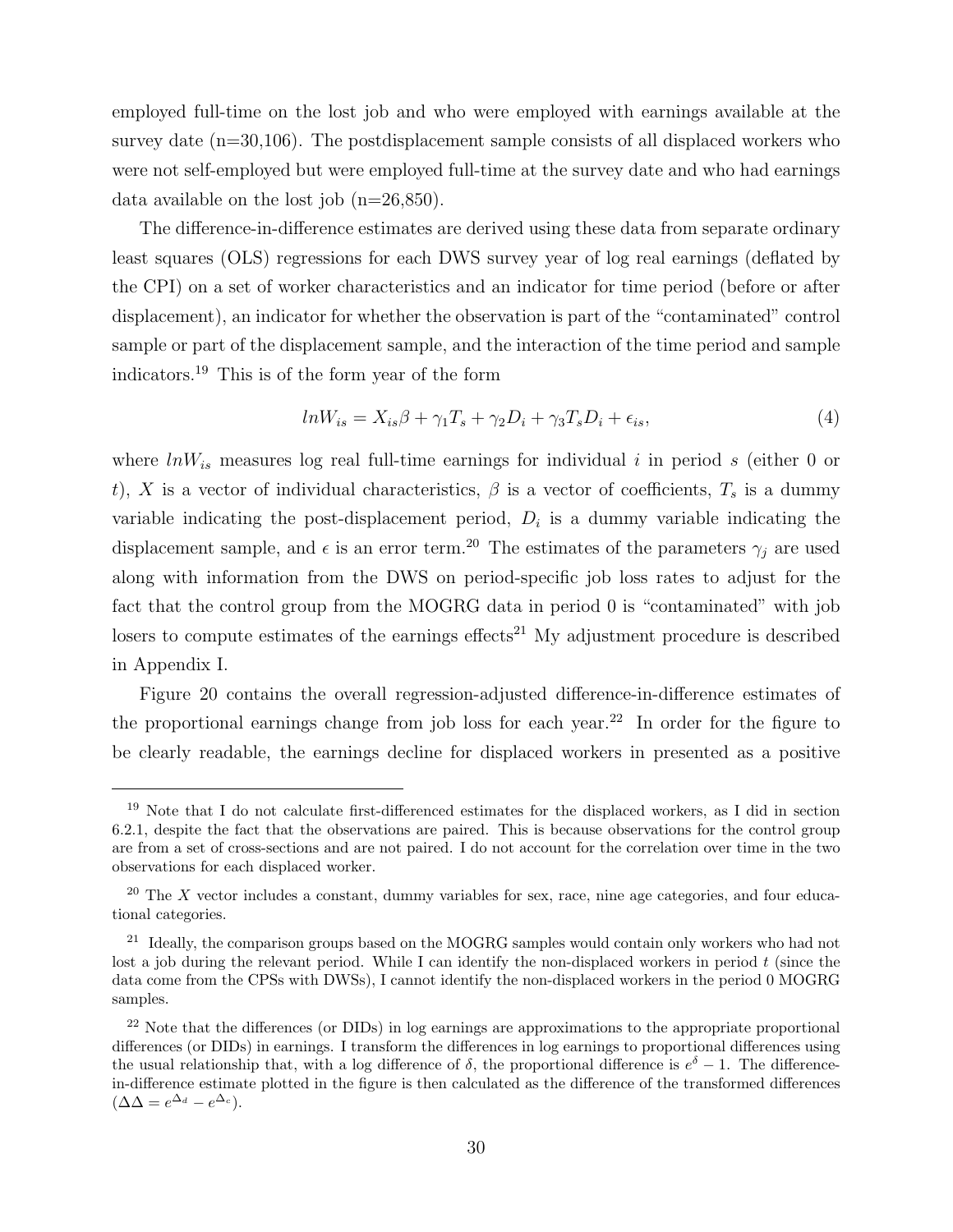

Figure 20: Proportional Earnings Loss, Difference-in Difference Analysis, FT-FT transitions.

number (the negative of the earnings change for displaced workers:  $-\Delta_d$ ). The foregone earnings increase is  $\Delta_c$ , and the difference-in-difference earnings effect is  $\Delta\Delta$ . Note that these estimates incorporate the effect of normal growth along the age-earnings profile. This is because the age variables in the regression are measured at the DWS survey date (period t) for both the period 0 and period t observations.<sup>23</sup>

The results show that in the 1980s displaced workers earned about 9 percent less on average after displacement than before while earnings for the control group rose by about 4.5 percent over the same period. The difference-in-difference estimate of the earnings loss is the difference between these numbers, which is a loss of about 13 percent during the  $1980s$ .<sup>24</sup> The 1990s show a different pattern. The earnings decline of displaced workers in the 1990s dropped sharply during the decade, from 11.3 percent in the 1989-91 period to a statistically insignificant 0.9 percent in 1997-99. During the same period, the earnings growth of the control group increased from 1.8 percent in 1989-91 to 6.9 percent in 1997-99, reflecting a general increase in real wages in the late 1990s. The difference-in-difference estimate of the

<sup>&</sup>lt;sup>23</sup> This is one reason why it is important that the sample fractions in the initial-earnings control group mimic the fractions in the treatment group with respect to the time until the DWS survey date. See footnote 18.

<sup>&</sup>lt;sup>24</sup> Since in the figure I present the earnings decline rather than the earnings change for displaced workers, the difference-in-difference estimate is the negative of the sum of the earnings decline for displaced workers and the foregone earnings increase.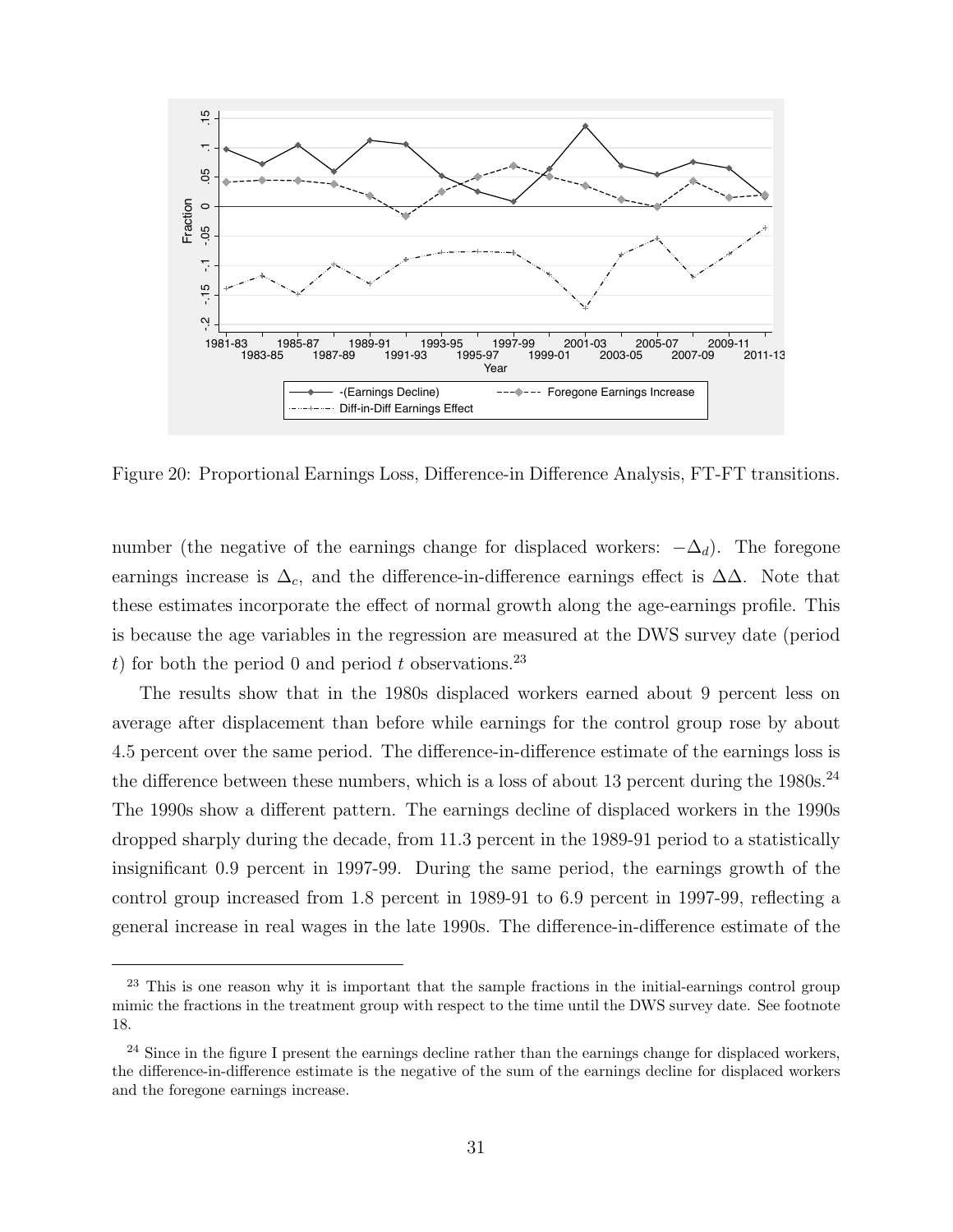earnings loss associated with job loss decreased during the 1990s (from a high of 13.1 percent in 1989-91 to a low of 7.8 percent later in the decade), reflecting the fact that the earnings decline suffered by displaced workers fell by more than the increase in earnings growth among the comparison group.

The picture changed in the 2000s. The foregone earnings increase fell from 5.9 percent in 1997-1999 to zero in 2005-2007 while the earnings decline suffered by displaced workers increased substantially from 0.9 percent in the 1997-99 period to 13.7 percent in 2001-03 before declining to 5.4 percent in 2005-2007. In the period covering the Great Recession (2007-09), the earnings decline of job losers making a FT-FT transition is 7.6 percent with a foregone earnings increase of 4.4 percent. This implies a total earnings loss from job displacement for these workers of 12 percent, which is not unusually large by historical standards. In the aftermath of the Great Recession earnings losses from both sources have fallen. By 2011-2013, the earnings decline of job losers was 1.6 percent with a foregone earnings increase of 2 percent for a total earnings loss of 3.6 percent, the lowest in the sample period.

#### 7 Concluding Remarks

My estimates of the costs of job loss based on the DWS show that displacement imposes a significant economic burden on job losers. The first part of these costs are in the form of difficulty in finding new employment and, importantly, difficulty in finding full-time employment. This component of costs was particularly severe for workers losing jobs in the Great Recession, when only 50 percent of job losers reported being employed at the next DWS survey date (January 2010). And almost 25 percent of those job losers who did find jobs were employed full time. Even among losers of full-time jobs between 2007 and 2009, only about 52 percent were employed in January 2010 and only 80 percent of those were reemployed in a full-time job. Thus, only about 35-40 percent of those in the DWS who reported losing a job from 2007-2009 period were employed full-time in January 2010. This was by far the worst post-displacement employment experience in the sample period (1981-2014).

Importantly, the adverse employment experience of job losers continued beyond the Great Recession. While employment rates and full-time employment rates improved, those who lost jobs even two to four years after the Great Recession (2011-2013) had very low employment rates and very low full-time employment rates by historical standards. This is consistent with the rather slow decline in the unemployment rate and the continuing high level of longterm unemployment in the aftermath of the Great Recession. The long run consequences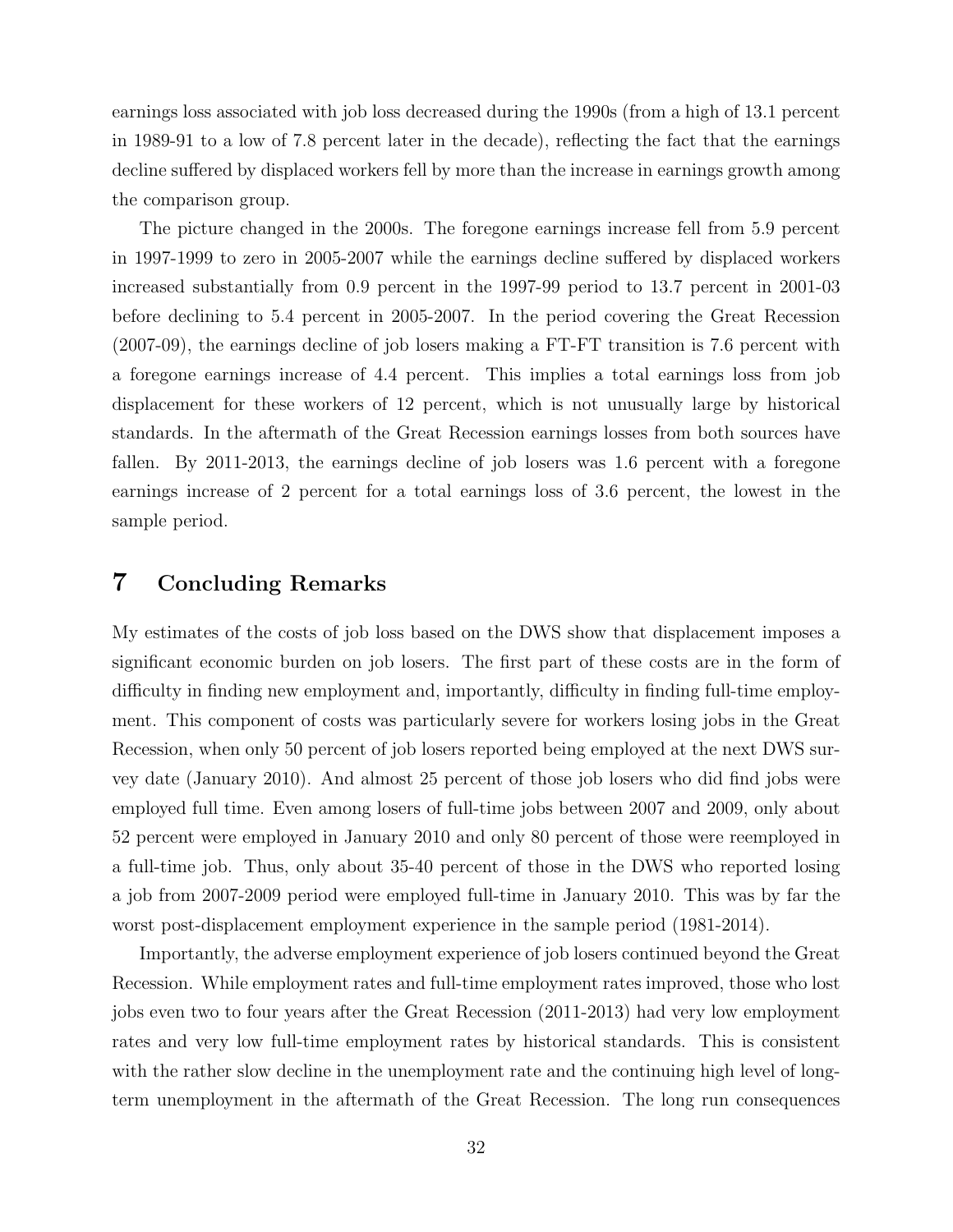of the decreased ability to find employment subsequent to job loss and resulting long spells of unemployment may be self-reinforcing in that some of these job losers, perhaps by being scarred by a long spell of unemployment or simply perceived by employers as less able workers, may have serious long-run difficulty in finding work.<sup>25</sup> The second part of the cost of job loss concerns post-displacement earnings on new jobs relative to earnings on the lost job. While my analysis of the DWS shows substantial weekly earnings declines for reemployed job losers (even those reemployed full-time), the earnings losses were not especially large by historical standards in the Great Recession or its aftermath.

The earnings declines I estimate generally are smaller than those that are derived using administrative data.<sup>26</sup> This is true for several reasons. Importantly, the concept of earning change that I estimate using the DWS, weekly earnings for full-time workers, is more like a wage rate. In contrast, the administrative data, typically from UI or Social Security records, records quarterly earnings. Quarterly hours are likely be quite variable across weeks within a quarter relative to the weekly hours of a full-time worker, particularly after a job loss. Immediately after job loss, there will be whole or part quarters during which workers are without jobs. Additionally, The earnings loss measure from administrative data includes the loss in quarterly earnings that comes from a move from full-time to part-time employment that is a consequence of job loss I document using the DWS. And, to the extent that the employment experience of workers subsequent to job loss is less secure, there are likely to be partial quarters of non-employment even later. The result will be continued lower earnings that are due to lower hours worked as well as potentially lower weekly earnings when employed full time.

The earnings decline measure from the DWS is appropriate for understanding how job loss affects the earnings that a full-time employed former job-loser is able to command (essentially a wage rate). This is important for understanding a range of important issues. One example is the relationship between earnings loss and tenure focusing on the potential importance of specific capital (Kletzer, 1989; Topel, 1990; Neal, 1995; Parent, 2000). However, the DWS measure of weekly earnings change alone does not capture the full earnings cost of job loss

<sup>25</sup> Kroft, Lange, and Notowidigdo (2013) find in an audit study that the callback rate for job applications "submitted by" younger workers (less than 35 years of age) is negatively related to the duration of unemployment.

<sup>&</sup>lt;sup>26</sup> The large earnings losses found in administrative data were highlighted by Jacobsen, LaLonde, and Sullivan (1993). von Wachter, Handwerker, and Hildreth (2009) explicitly investigate reasons why the DWS and administrative data from California in the 1990s seem to yield different measures of earnings loss. Couch and Placzek (2010) and Davis and von Wachter (2011) are other examples of relatively large estimates of earning loss after displacement.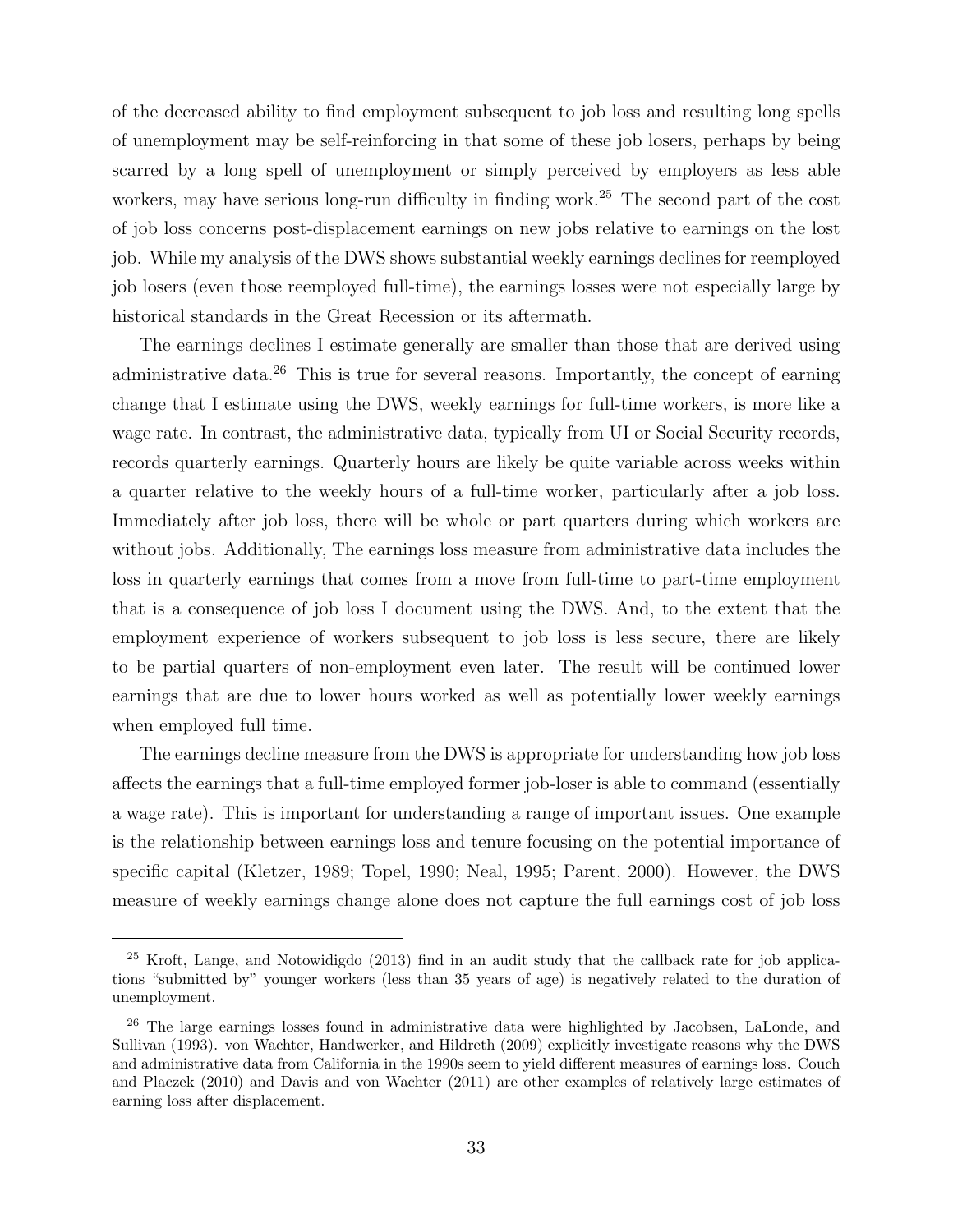because it does not account for time spent without a job or time spent working part-time after loss of a full-time job. I did examine post-job-loss employment rates and part-time employment rates based on the DWS and found strong adverse effects. However, the DWS lacks detailed information on the timing of job loss and any subsequent reemployment that would make it very difficult to calculate a dollar value of total lost earnings due to the loss of a particular job.

The administrative data are perhaps better suited than the DWS to measure the overall dollar cost of job loss. First, the administrative data measure total earnings directly. Second, the administrative data offer the possibility of following individuals for many quarters after the job loss in order to measure the intermediate and long-run earnings loss. In contrast, the DWS measures earnings in a single week (at the time of the DWS) and cannot get at long-run costs. However, the DWS may dominate the administrative data in the demographic detail available that allows investigation of how the cost of job loss varies by worker characteristics. Additionally, the DWS provides the the ability to examine more detailed measures of outcomes, such as hours of employment.

The measures I focused on likely substantially understate the true economic cost of job loss. First, time spent unemployed by those workers who are reemployed is not considered. Second, more hinges on employment, particularly full-time employment, in the U.S. than in other developed countries. Health insurance and pensions are closely linked to employment, and many workers do not have alternative access to these important benefits. This makes job loss an expensive and damaging event on average.

To conclude, while job loss is a fact of life in the U.S., the employment consequences of job loss in the Great Recession have been unusually severe and remain substantial years later. Most importantly, job losers in the Great Recession and its aftermath have been much less successful at finding new jobs (particularly full-time jobs) than in earlier periods. The decreased ability of job losers in recent years to find new employment reinforces the findings from studies of job loss using administrative data that job loss has very long run adverse consequences for employment and earnings.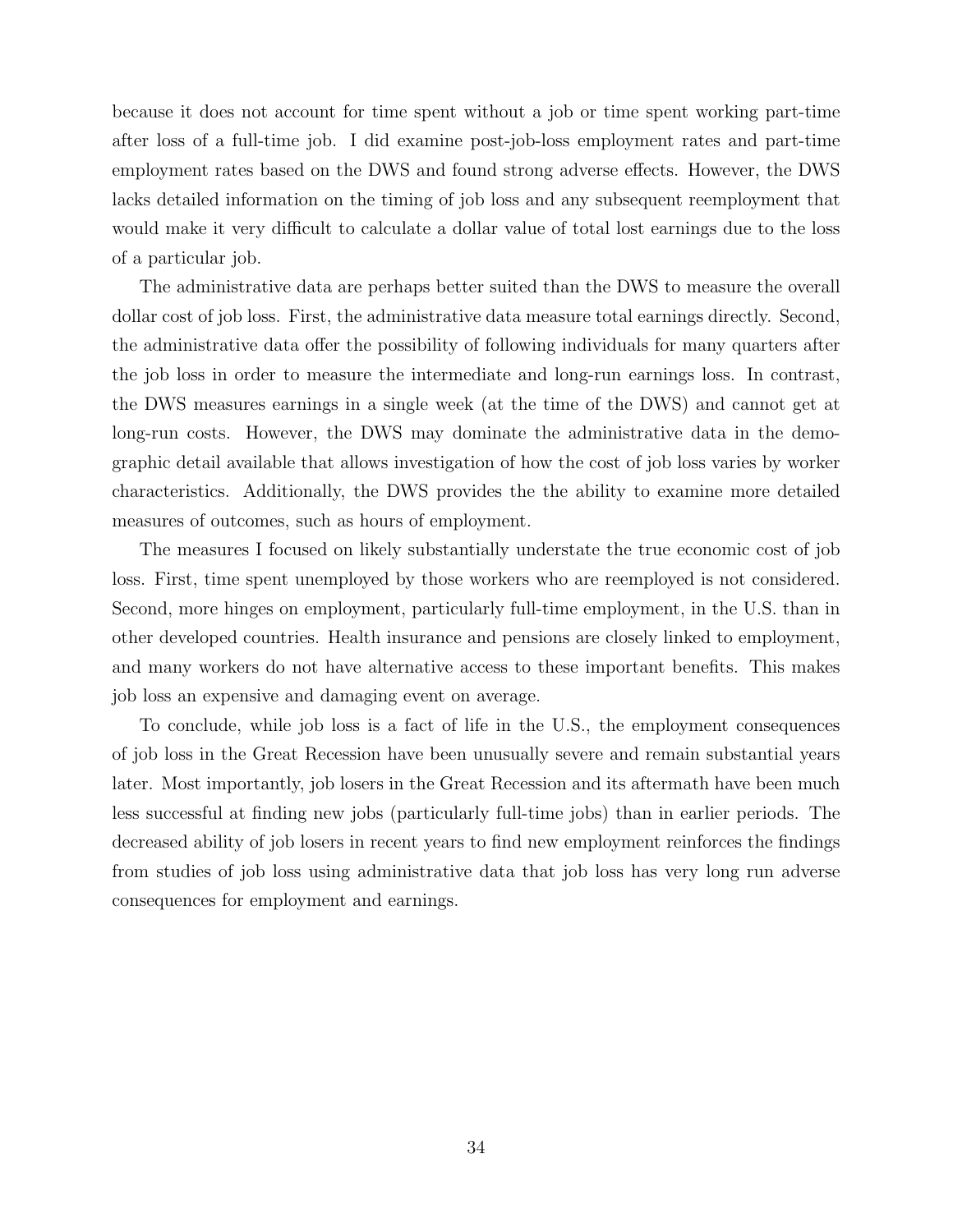#### References

- Abraham, Katharine G. and James L. Medoff. "Length of Service and Layoffs in Union and Nonunion Work Groups," Industrial and Labor Relations Review 38 (October 1984): 87-97.
- Bewley, Truman. Why Wages Don't Fall During a Recession, Harvard University Press, 1999.
- Couch, Kenneth A. and Dana W. Placzek. "Earnings Losses of Displaced Workers Revisited." American Economic Review 100(1) (2010): 572-589.
- Davis, Steven J. and Till Von Wachter, 2011. "Recessions and the Costs of Job Loss," Brookings Papers on Economic Activity 43(2) (2011): 73-119.
- de la Rica, Sara. "Displaced Workers in Mass Layoffs: Pre-Displacement Earnings Losses and the Unions Effect," Working Paper No. 303, Industrial Relations Section, Princeton University, June 1992.
- Fallick, Bruce C. "A Review of the Recent Empirical Literature on Displaced Workers," Industrial and Labor Relations Review 50 (October 1996): pp. 5-16.
- Farber, Henry S. "The Changing Face of Job Loss in the United States, 1981-1995," Brookings Papers on Economic Activity: Microeconomics, 1997: 55-128.
- Farber, Henry S. "Mobility and Stability: The Dynamics of Job Change in Labor Markets." In Ashenfelter and Card, eds. The Handbook of Labor Economics, vol 3B, pp. 2439- 2484, North Holland Publishing Company, 1999.
- Farber, Henry S. "Job Loss in the United States, 1981-2001," Research in Labor Economics 23 (2004), pp. 69-117.
- Farber, Henry S. "Is the 'Company Man' an Anachronism? Trends in Long Term Employment in the U.S." in The Price of Independence, Sheldon Danziger and Cecilia Rouse, eds. Russell Sage, 2007, pp. 56-83.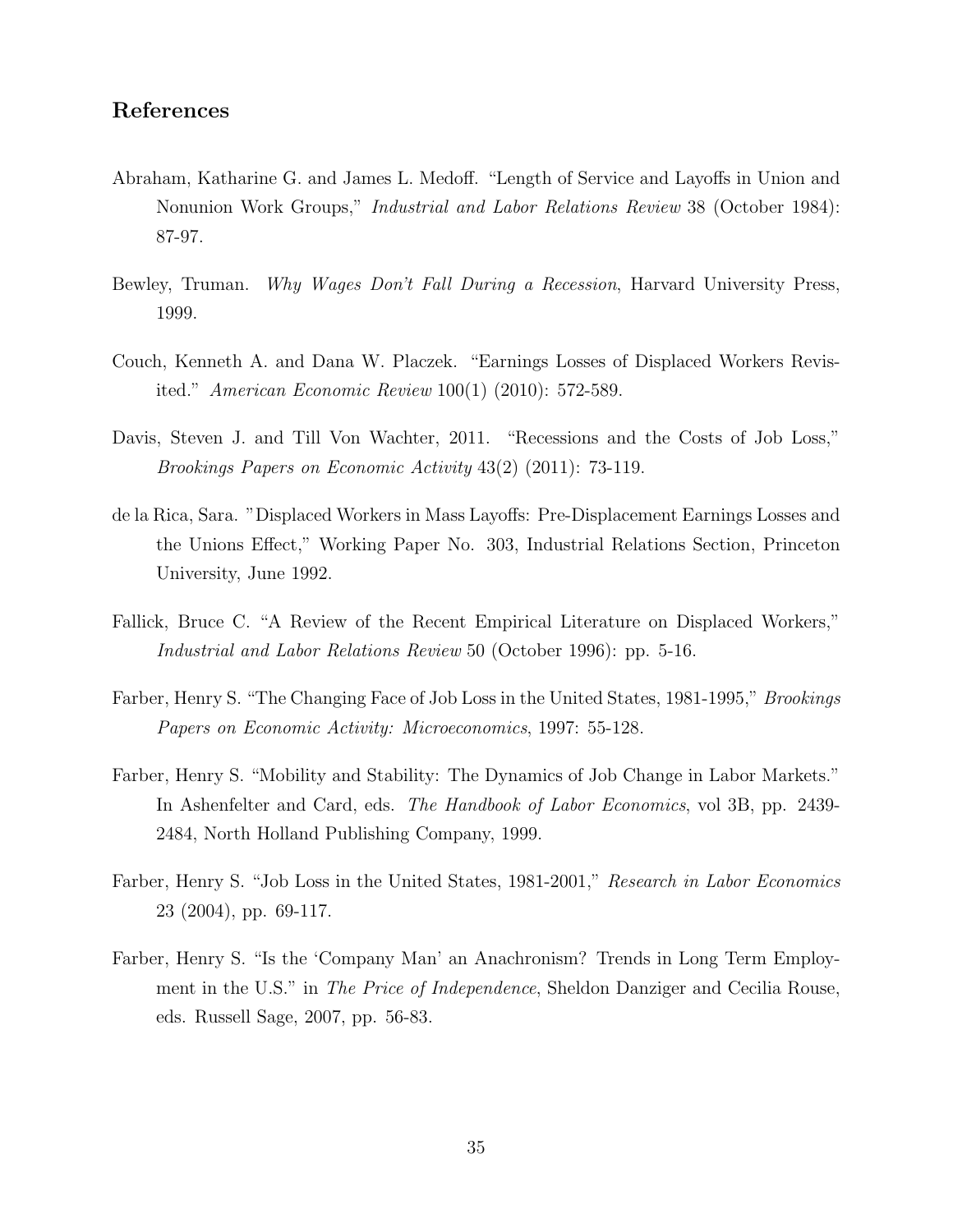- Farber, Henry S. "Job Loss: Historial Perspective from the Displaced Workers Survey." in Unexpected Lifecycle Events and Economic Security: the Roles of Job Loss, Disability, and Changing Family Structure, Kenneth A. Couch, Mary C. Daly, and Julie Zissimopoulos, eds., Stanford University Press, 2013, pp. 11-33.
- Farber, Henry S. and Helen Levy "Recent Trends in Employer-Sponsered Health Insurance Coverage: Are Bad Jobs Getting Worse?" Journal of Health Economics, January 2000. pp. 93-119.
- Gardner, Jennifer M. "Worker Displacement: A Decade of Change," Monthly Labor Review 118 (April 1995): pp. 45-57.
- Hipple, Steven. "Worker Displacement in the mid-1990's," Monthly Labor Review 122 (July 1999): pp. 15-32.
- Jacobsen, Louis, Robert LaLonde, and Daniel Sullivan. "Earnings Losses of Displaced Workers," American Economic Review 83 (September 1993): pp. 685-709.
- Jovanovic, Boyan. "Job Matching and the Theory of Turnover", *Journal of Political Econ*omy, 87 (1979), 972-990.
- Kletzer, Lori G. "Returns to Seniority after Permanent Job Loss," American Economic Review 79 (June 1989): pp. 536-543.
- Kroft, Kory, Fabian Lange, and Matthew J. Notowidigdo. "Duration Dependence and Labor Market Conditions: Evidence from a Field Experiment," Quarterly Journal Of Economics (2013): pp. 1123-1167.
- National Bureau of Economic Research. "The NBER's Business Cycle Dating Committee," September 20, 2010. Available at http://www.nber.org/cycles/recessions.html
- Neal, Derek. "Industry-Specific Capital: Evidence from Displaced Workers," Journal of Labor Economics 13 (October 1995): pp. 653-677.
- Parent, Daniel. "IndustrySpecific Capital and the Wage Profile: Evidence from the National Longitudinal Survey of Youth and the Panel Study of Income Dynamics, " *Journal of* Labor Economics 18 (April 2000): pp. 306-323.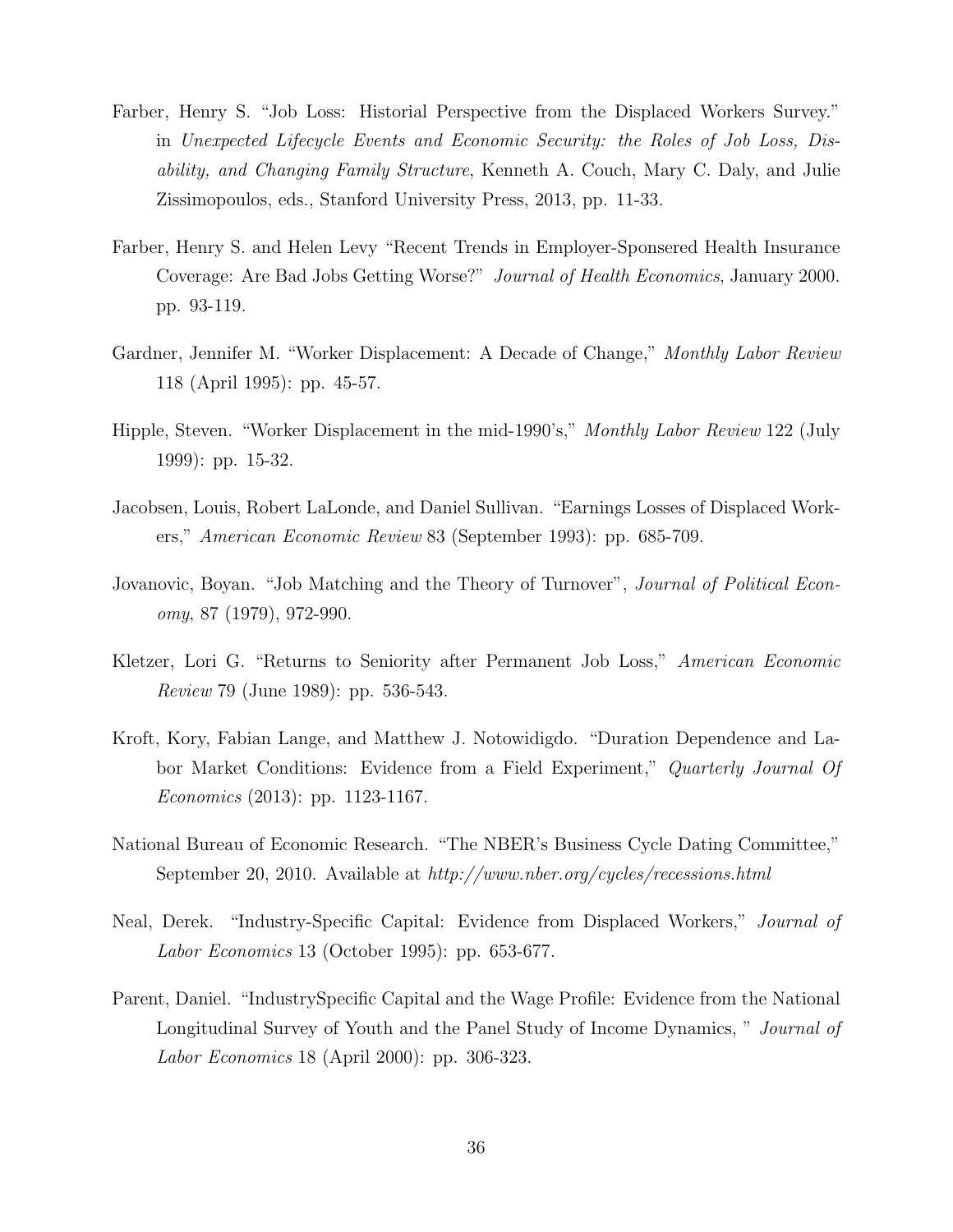- Podgursky, Michael and Paul Swaim. "Job Displacement Earnings Loss: Evidence from the Displaced Worker Survey,"" Industrial and Labor Relations Review 41 (October 1987): pp. 17-29.
- Polivka, Anne E. and Stephen M. Miller. "The CPS After the Redesign: Refocusing the Lens," in Labor Statistics Measurement Issues, John Haltiwanger, Marilyn Manser, and Robert Topel, eds., University of Chicago Press, 1998. pp. 249-289.
- Schmeider, Johannes and Till von Wachter. "Does Wage Persistence Matter for Employment Fluctuations? Evidence from Displaced Workers," American Economic Journal: Applied Economics 2 (2010): pp. 1-21.
- Song, Jae and Till von Wachter. "Does Wage Persistence Matter for Employment Fluctuations? Evidence from Displaced Workers," mimeo, September 2014.
- Topel, Robert. "Specific Capital and Unemployment: Measuring the Costs and Consequences of Job Loss," Carnegie Rochester Conference Series on Public Policy 33 (1990): pp. 181-214.
- von Wachter, Till, Elizabeth Weber Handwerker, and Andrew K.G. Hildreth. "Estimating the 'True' Cost of Job Loss: Evidence Using Matched Data from California 1991-2000." Working Paper CES 09-14, U.S. Bureau of the Census, Center for Economic Studies, June 2009.